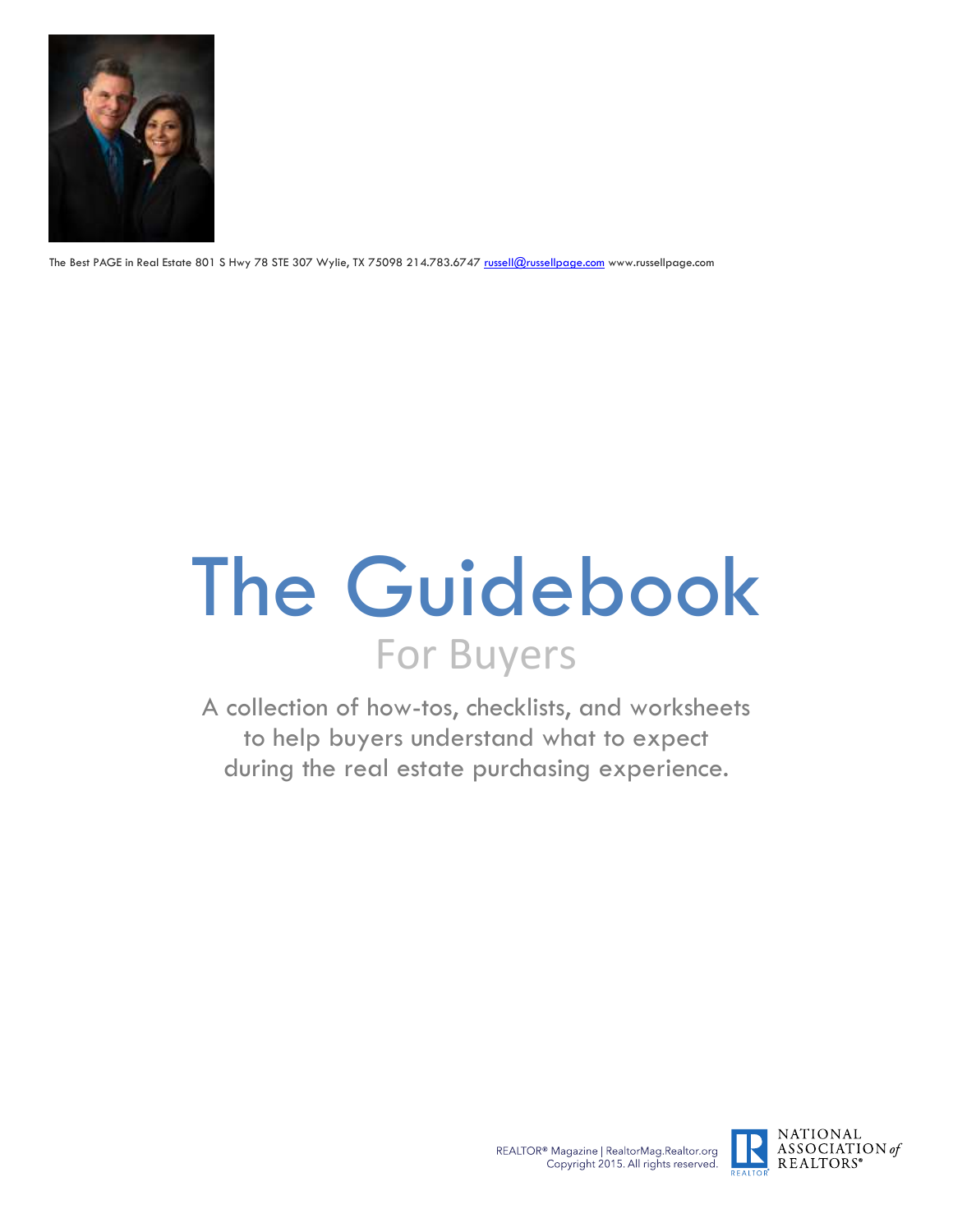### **Contents**

A collection of how-tos, checklists, and worksheets to help buyers understand what to expect during the real estate purchasing experience.

### The Basics

#### Buyer

| What to Know   7 Reasons to Own A Home           | page 3  |
|--------------------------------------------------|---------|
| What to Know   7 Reasons to Work With a REALTOR® | page 4  |
| Questions to Ask   When Choosing a REALTOR®      | page 5  |
| Vocabulary   Agency & Agency Relationships       | page 6  |
| How to   Prepare for House-Hunting               | page 7  |
| How to Prepare to Buy a Home                     | page 8  |
| Worksheet   Track Your Budget                    | page 9  |
| What to Know   About Credit Scores               | page 10 |
| How to   Improve Your Credit                     | page 11 |
| How to Prepare to Finance a Home                 | page 13 |
| Vocabulary   Loans & Lending Terms               | page 14 |
| Questions to Ask   When Choosing a Lender        | page 15 |
| How to   Finance a Home Creatively               | page 16 |

### The Property

#### Buyer

| Worksheet   Define Your Dream Home                 | page 17 |
|----------------------------------------------------|---------|
| Questions to Ask   About the Neighborhood          | page 18 |
| Questions to Ask   When Considering a Condo or HOA | page 19 |
| Questions to Ask   The Condo Board                 | page 20 |
| Questions to Ask   When Choosing a Home Inspector  | page 21 |
| What to Know   About the Home Inspection           | page 22 |
| What to Know   About Home Hazards                  | page 23 |
| Vocabulary   Green Home Terms                      | page 24 |
| What to Know   About the Appraisal Process         | page 25 |
| Questions to Ask   About Property Tax              | page 26 |
|                                                    |         |

### The Transaction

#### Buyer

| Worksheet   Service Provider Contacts               | page 27 |
|-----------------------------------------------------|---------|
| Checklist   Your Mortgage Application               | page 28 |
| Questions to Ask   Before Making a Short Sale Offer | page 29 |
| Checklist   Your Short-Sale Purchase Team           | page 30 |
| How to   Buy In a Tight Market                      | page 31 |
| What to Know   About Homeowner's Insurance          | page 32 |
| How to   Lower Homeowner's Insurance Costs          | page 33 |
| What to Know   About Title Insurance                | page 34 |
| Worksheet   Track Closing Costs                     | page 35 |
| <b>Vocabulary   Transaction Documents</b>           | page 36 |
| Checklist   Your Final Walk-Through                 | page 37 |

### The Move

| How to   Prepare for the Move | page 38 |
|-------------------------------|---------|
| How to I Pack Like a Pro      | page 39 |
| How to Move With Pets         | page 40 |
| Checklist   For New Owners    | page 41 |



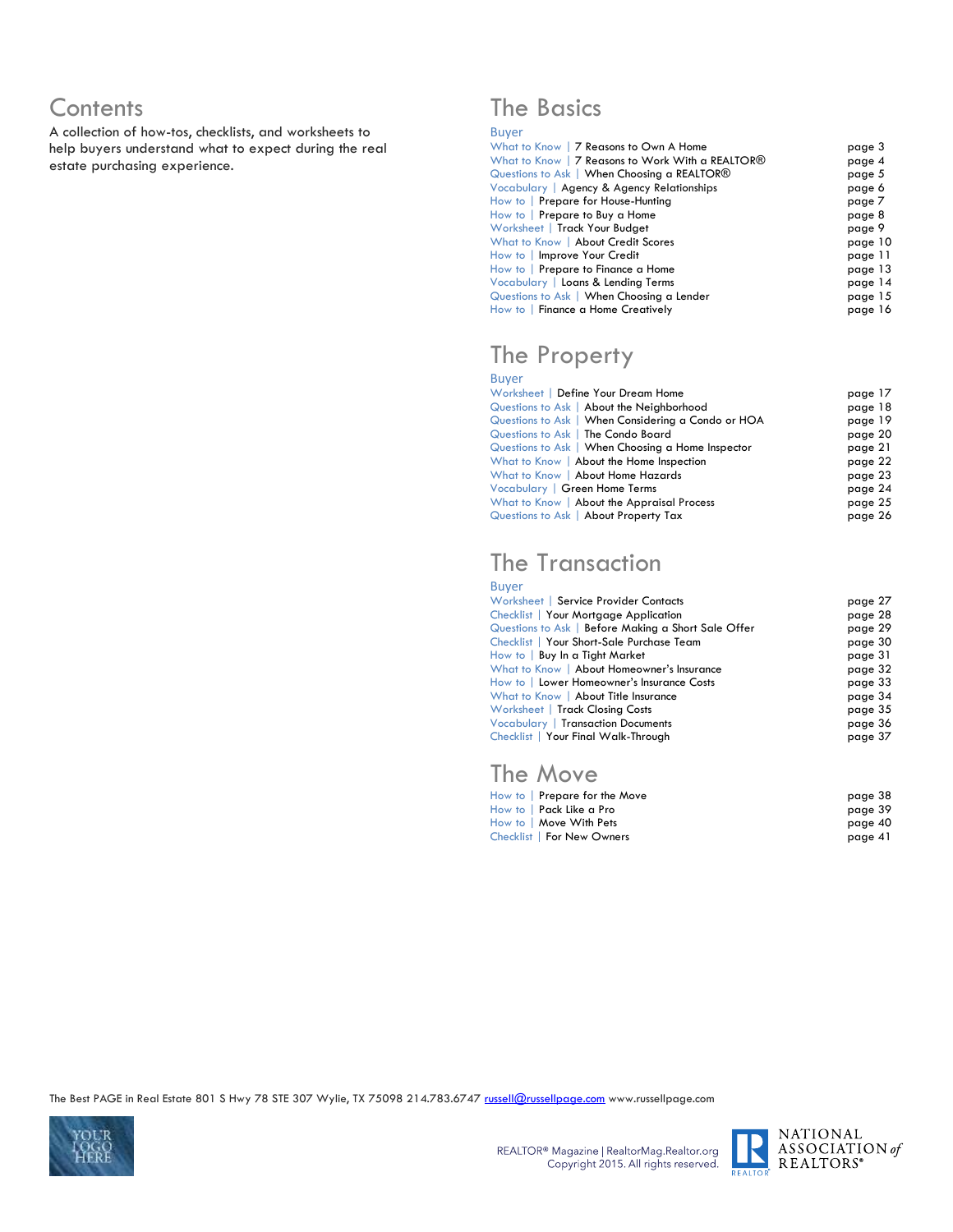### **WHAT TO KNOW** 7 Reasons to Own A Home

#### 1. **Tax benefits.**

The U.S. Tax Code lets you deduct the interest you pay on your mortgage, your property taxes, and some of the costs involved in buying a home.

#### 2. **Appreciation.**

Historically, real estate has had a long-term, stable growth in value. In fact, median single-family existing-home sale prices have increased on average 5.2 percent each year from 1972 through 2014, according to the National Association of REALTORS®. The recent housing crisis has caused some to question the long-term value of real estate, but even in the most recent 10 years, which included quite a few very bad years for housing, values are still up 7.0 percent on a cumulative basis. In addition, the number of U.S. households is expected to rise 10 to15 percent over the next decade, creating continued high demand for housing.

#### 3. **Equity**.

Money paid for rent is money that you'll never see again, but mortgage payments let you build equity ownership interest in your home.

#### 4. **Savings.**

Building equity in your home is a ready-made savings plan. And when you sell, you can generally take up to \$250,000 (\$500,000 for a married couple) as gain without owing any federal income tax.

#### 5. **Predictability.**

Unlike rent, your fixed-rate mortgage payments don't rise over the years so your housing costs may actually decline as you own the home longer. However, keep in mind that property taxes and insurance costs will likely increase.

#### 6. **Freedom.**

The home is yours. You can decorate any way you want and choose the types of upgrades and new amenities that appeal to your lifestyle.

#### 7. **Stability.**

Remaining in one neighborhood for several years allows you and your family time to build long-lasting relationships within the community. It also offers children the benefit of educational and social continuity.



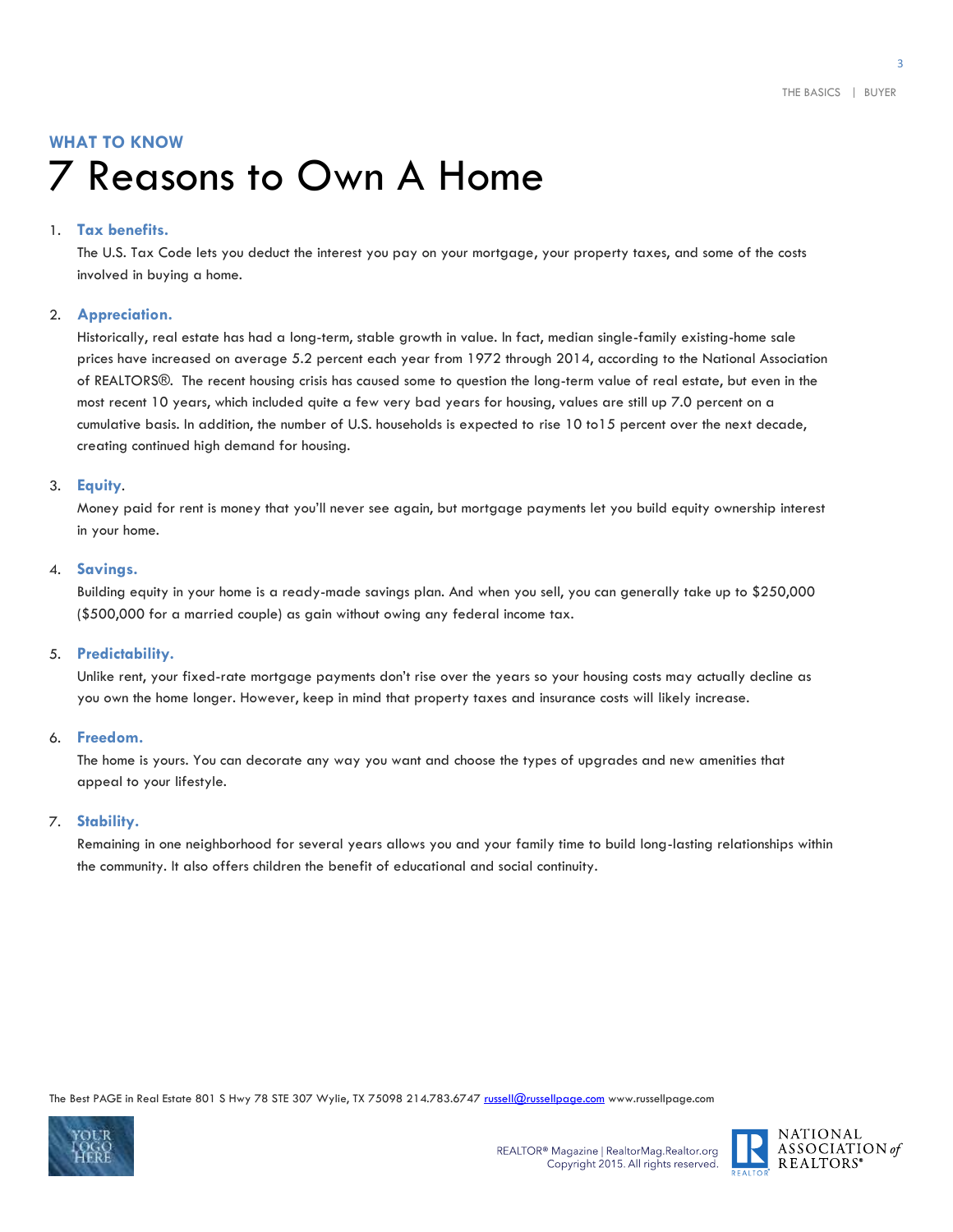#### **WHAT TO KNOW**

# 7 Reasons to Work With a REALTOR®

REALTORS® aren't just agents. They're professional members of the National Association of REALTORS® and subscribe to its strict code of ethics. This is the REALTOR® difference for home buyers:

#### 1. **Ethical treatment.**

Every REALTOR® must adhere to a strict code of ethics, which is based on professionalism and protection of the public. As a REALTOR®'s client, you can expect honest and ethical treatment in all transaction-related matters. The first obligation is to you, the client.

#### 2. **An expert guide.**

Buying a home usually requires dozens of forms, reports, disclosures, and other technical documents. A knowledgeable expert will help you prepare the best deal, and avoid delays or costly mistakes. Also, there's a lot of jargon involved, so you want to work with a professional who can speak the language.

#### 3. **Objective information and opinions.**

REALTORS® can provide local information on utilities, zoning, schools, and more. They also have objective information about each property. REALTORs® can use that data to help you determine if the property has what you need. By understanding both your needs and search area, they can also point out neighborhoods you don't know much about but that might suit your needs better than you'd thought.

#### 4. **Expanded search power.**

Sometimes properties are available but not actively advertised. A REALTOR® can help you find opportunities not listed on home search sites and can help you avoid out-of-date listings that might be showing up as available online but are no longer on the market.

#### 5. **Negotiation knowledge.**

There are many factors up for discussion in a deal. A REALTOR® will look at every angle from your perspective, including crafting a purchase agreement that allows enough time for you to complete inspections and investigations of the property before you are bound to complete the purchase.

#### 6. **Up-to-date experience.**

Most people buy only a few homes in their lifetime, usually with quite a few years in between each purchase. Even if you've done it before, laws and regulations change. REALTORS® handle hundreds of transactions over the course of their career.

#### 7. **Your rock during emotional moments.**

A home is so much more than four walls and a roof. And for most people, property represents the biggest purchase they'll ever make. Having a concerned, but objective, third party helps you stay focused on the issues most important to you.



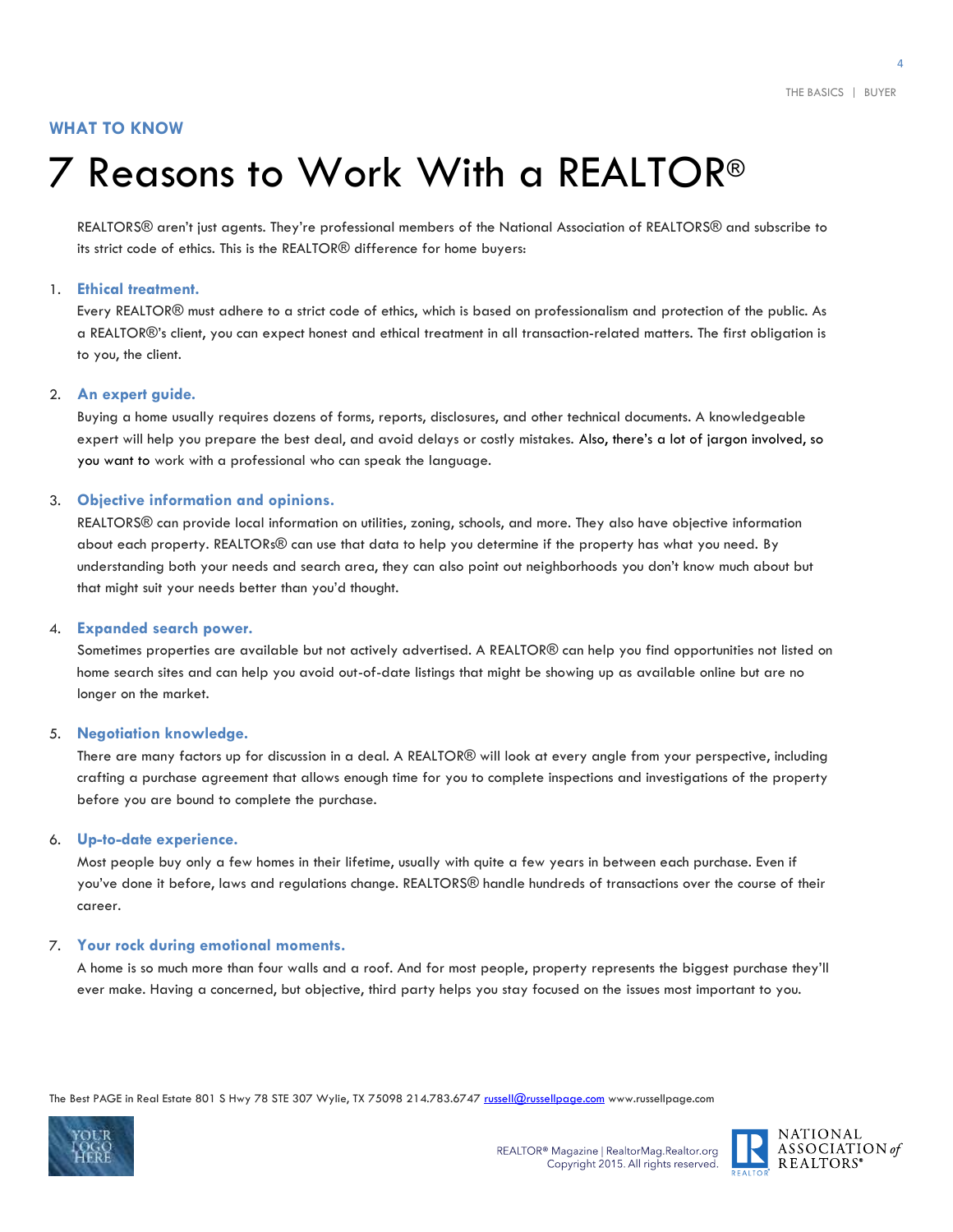### **QUESTIONS TO ASK** When Choosing a REALTOR®

#### **How long have you been in residential real estate? Is it your full-time job?**

Like most professions, experience is no guarantee of skill. But much of real estate is learned on the job.

#### **Do you have any designations or certifications?**

Real estate professionals have to take additional specialized training in order to obtain these distinctions. Designations and certifications help define the special skills that an agent can apply to your particular real estate needs. One designation buyers should look for is the ABR®, or Accredited Buyer's Representative.

#### **What's your business philosophy?**

While there's no right answer to this question, the response will help you assess what's important to the agent and determine how closely the agent's goals and business emphasis mesh with your own.

#### **How many buyers did you and your real estate brokerage represent last year?**

This will tell you how much experience they have and how up-to-date they are on the local market.

#### **What's the average variation between your initial offers and final sales price?**

This is one indication of a REALTOR®'s pricing and negotiating skills.

#### **Will you represent me exclusively, or might you choose to represent the seller as well?**

While it's usually legal to represent both parties in a transaction, your REALTOR® should be able to explain his or her philosophy on client obligations and agency relationships.

#### **Can you recommend service providers who can help me obtain a mortgage, make home repairs, and so on?**

Practitioners should be able to recommend more than one provider and let you know if they have any special relationship with any of the providers.

#### **How will you keep me informed about the progress of my transaction?**

The best answer here is a question. A real estate agent who pays close attention to the way you prefer to communicate and responds accordingly will make for the smoothest transaction.

#### **Could you please give me the contact information of your three most recent clients?**

Ask their former customers if they would use the agent again in the future.



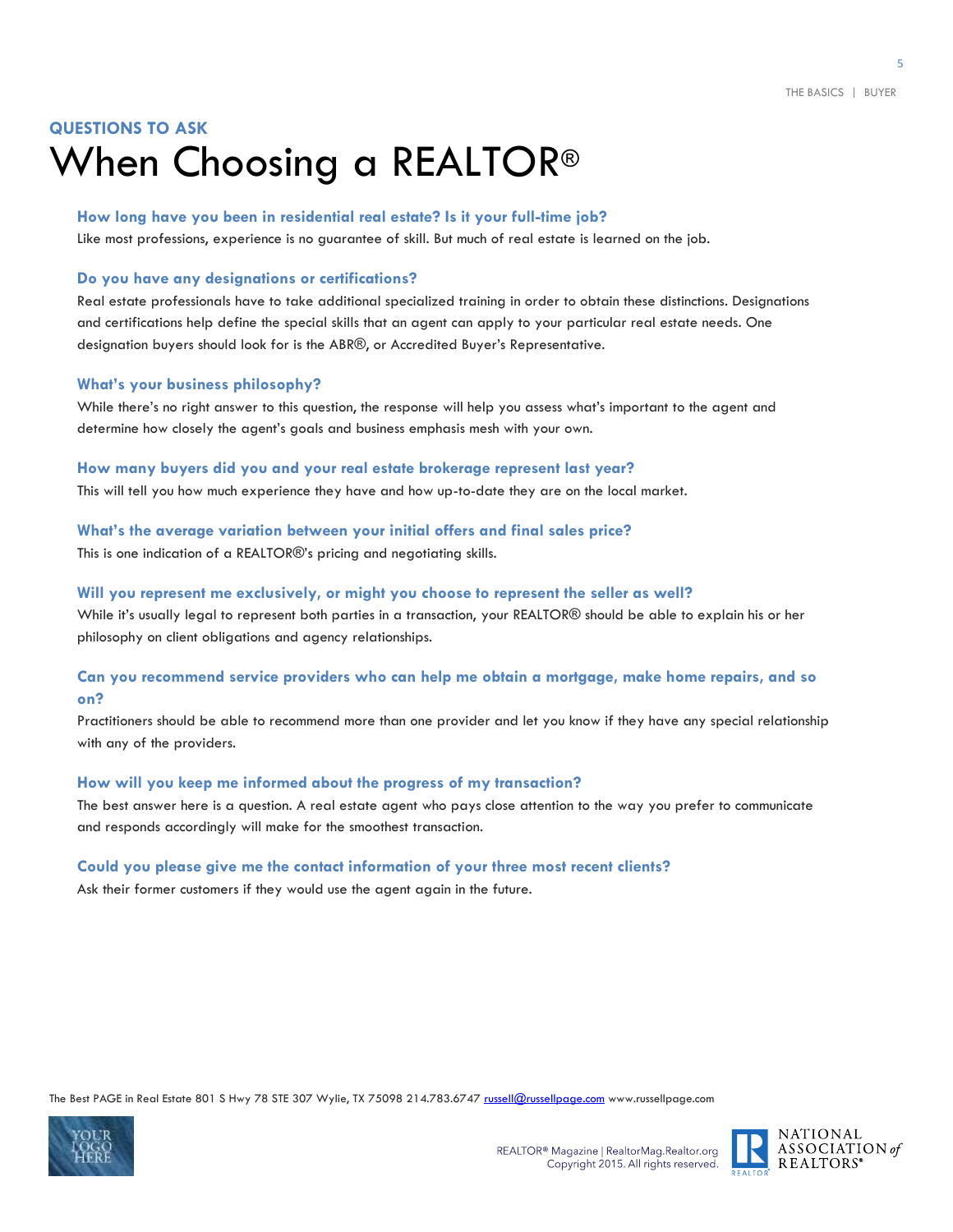### **VOCABULARY** Agency & Agency Relationships

The term "agency" is used in real estate to help determine what legal responsibilities your real estate professional owes to you and other parties in the transaction.

The **buyer's representative** (also known as a buyer's agent) is hired by prospective buyers and works in the buyer's best interest throughout the transaction. The buyer can pay the agent directly through a negotiated fee, or the buyer's rep may be paid by the seller or through a commission split with the seller's agent.

The **seller's representative** (also known as a listing agent or seller's agent) is hired by and represents the seller. All fiduciary duties are owed to the seller, meaning this person's job is to get the best price and terms for the seller. The agency relationship usually is created by a signed listing contract.

A **subagent** owes the same fiduciary duties to the agent's customer as the agent does. Subagency usually arises when a cooperating sales associate from another brokerage, who is not the buyer's agent, shows property to a buyer. The subagent works with the buyer to show the property but owes fiduciary duties to the listing broker and the seller. Although a subagent cannot assist the buyer in any way that would be detrimental to the seller, a buyer customer can expect to be treated honestly by the subagent.

A **disclosed dual agent** represents both the buyer and the seller in the same real estate transaction. In such relationships, dual agents owe limited fiduciary duties to both buyer and seller clients. Because of the potential for conflicts of interest in a dual-agency relationship, all parties must give their informed consent. Disclosed dual agency is legal in most states, but often requires written consent from all parties.

**Designated agents** (also called appointed agents) are chosen by a managing broker to act as an exclusive agent of the seller or buyer. This allows the brokerage to avoid problems arising from dual-agency relationships for licensees at the brokerage. The designated agents give their clients full representation, with all of the attendant fiduciary duties.

A **transaction broker** (sometimes referred to as a facilitator) is permitted in states where nonagency relationships are allowed. These relationships vary considerably from state to state. Generally, the duties owed to the consumer in a nonagency relationship are less than the complete, traditional fiduciary duties of an agency relationship.





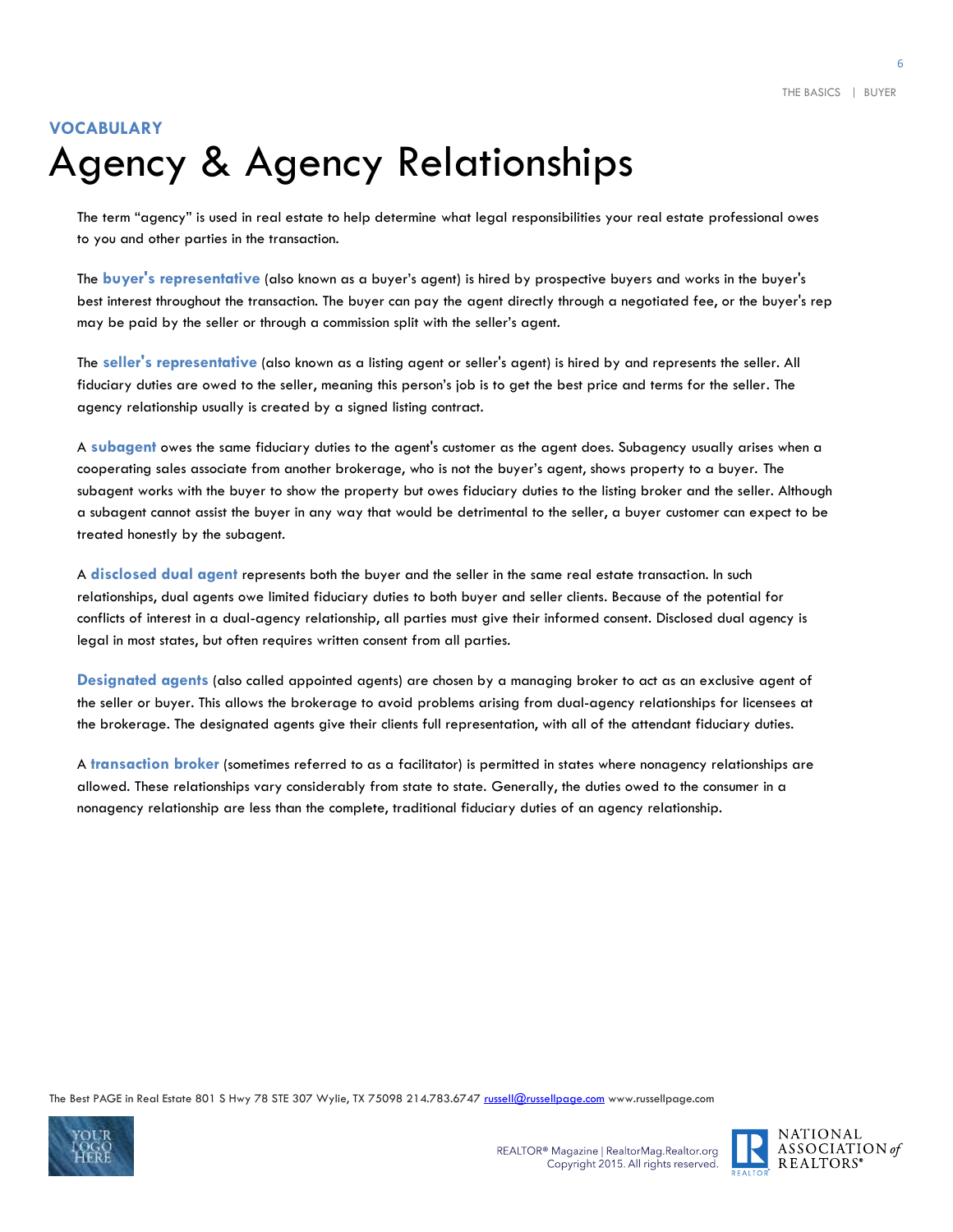### **HOW TO** Prepare for House-Hunting

#### **Know that there's no "right" time to buy.**

If you find the perfect home now, don't risk losing it because you're trying to guess where the housing market and interest rates are going. Those factors usually don't change fast enough to make a difference in an individual home's price.

#### **Don't ask for too many opinions.**

It's natural to want reassurance for such a big decision, but too many ideas from too many people will make it much harder to make a decision. Focus on the wants and needs of the people who will actually be living in the home.

#### **Accept that no house is ever perfect.**

If it's in the right location, the yard may be a bit smaller than you had hoped. The kitchen may be perfect, but the roof needs repair. Make a list of your top priorities and focus in on things that are most important to you. Let the minor ones go. Also, accept that a little buyer's remorse is inevitable and will most likely pass.

#### **Don't try to be a killer negotiator.**

Negotiation is definitely a part of the real estate process, but trying to "win" by getting an extra-low price or refusing to budge may cost you the home you love.

#### **Remember your home doesn't exist in a vacuum.**

Don't get so caught up in the physical aspects of the house itself that you forget about important issues such as noise level, access to amenities, and other aspects that also have a big impact on your quality of life.

#### **Plan ahead.**

Don't wait until you've found a home to get approved for a mortgage, investigate insurance, or consider a moving schedule. Being prepared will make your bid more attractive to sellers.

#### **Choose a home first because you love it; then think about appreciation.**

A home is still considered a great investment, but its most important role is as a comfortable, safe place to live.



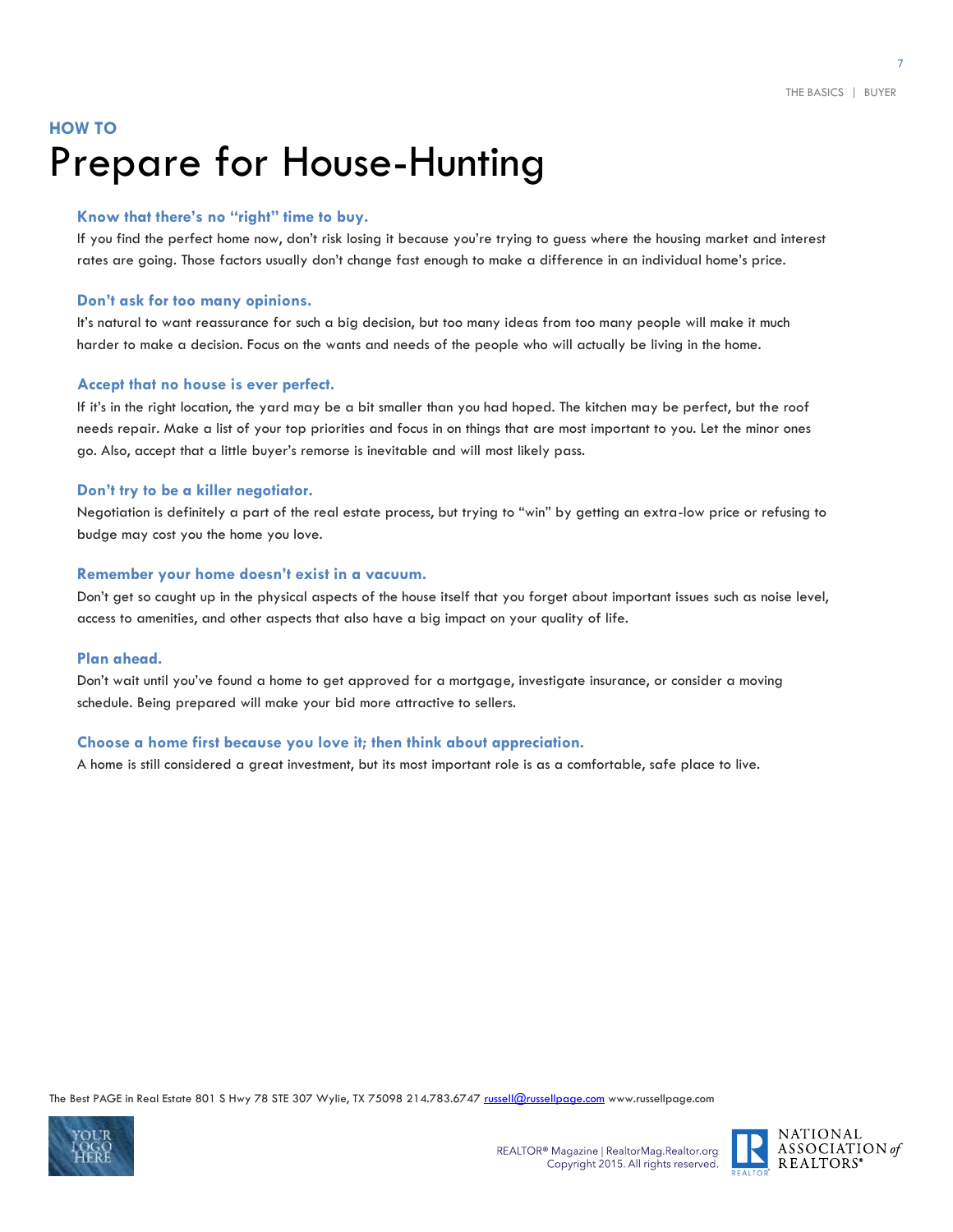### **HOW TO** Prepare to Buy a Home

#### **Talk to mortgage brokers.**

Many first-time home buyers don't take the time to get prequalified. They also often don't take the time to shop around to find the best mortgage for their particular situation. It's important to ask plenty of questions and make sure you understand the home loan process completely.

#### **Be ready to move.**

This is especially true in markets with a low inventory of homes for sale. It's very common for home buyers to miss out on the first home they wish to purchase because they don't act quickly enough. By the time they've made their decision, they may find that someone else has already purchased the house.

#### **Find a trusted partner.**

It's absolutely vital that you find a real estate professional who understands your goals and who is ready and able to guide you through the home buying process.

#### **Make a good offer.**

Remember that your offer is very unlikely to be the only one on the table. Do what you can to ensure it's appealing to a seller.

#### **Factor maintenance and repair costs into your buying budget.**

Even brand-new homes will require some work. Don't leave yourself short and let your home deteriorate.

#### **Think ahead.**

It's easy to get wrapped up in your present needs, but you should also think about reselling the home before you buy. The average first-time buyer expects to stay in a home for around 10 years, according to the National Association of REALTORS®' 2013 Profile of Home Buyers and Sellers.

#### **Develop your home/neighborhood wish list.**

Prioritize these items from most important to least.

**Select where you want to live.** Compile a list of three or four neighborhoods you'd like to live in, taking into account nearby schools, recreational facilities, area expansion plans, and safety.



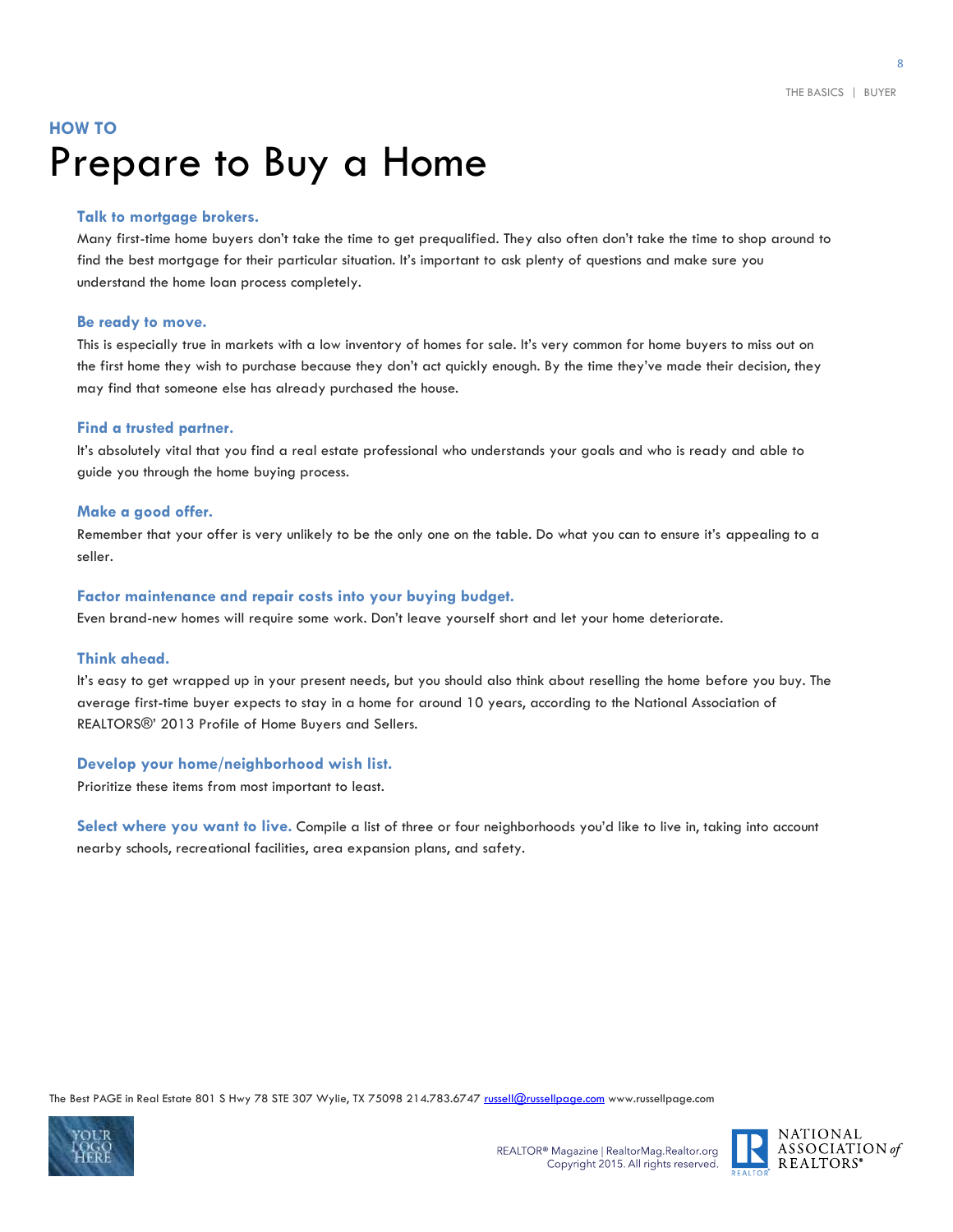### **WORKSHEET** Track Your Budget

The first step in getting yourself in financial shape to buy a home is to know exactly how much money comes in and how much goes out. Use this worksheet to list your income and expenses below.

| Income                 | <b>Expenses</b>              |
|------------------------|------------------------------|
| <b>Total Take-Home</b> | Total Rent/Mortgage          |
| Child                  | Child Support/Alimony        |
| Pension/Social         | Health Insurance             |
| Disability/Other       | Life Insurance               |
| Interest/Dividends     | Other Insurance              |
| Other                  | Vehicle Insurance            |
|                        | Vehicle Payments             |
|                        | Vehicle Upkeep               |
|                        | Other Loans                  |
|                        | <b>Utilities</b>             |
|                        | <b>Credit Card Payments</b>  |
|                        | Savings/Pension Payment      |
|                        | Groceries                    |
|                        | Clothes/Personal Care        |
|                        | Medical/Dental/Prescriptions |
|                        | Household Goods              |
|                        | <b>Child Care</b>            |
|                        | Education                    |
|                        | <b>Charitable Donations</b>  |
|                        | Eating Out                   |
|                        | Entertainment                |
| Total Income:          | <b>Total Expenses:</b>       |

Remaining Income After Expenses (subtract total income from total expenses):



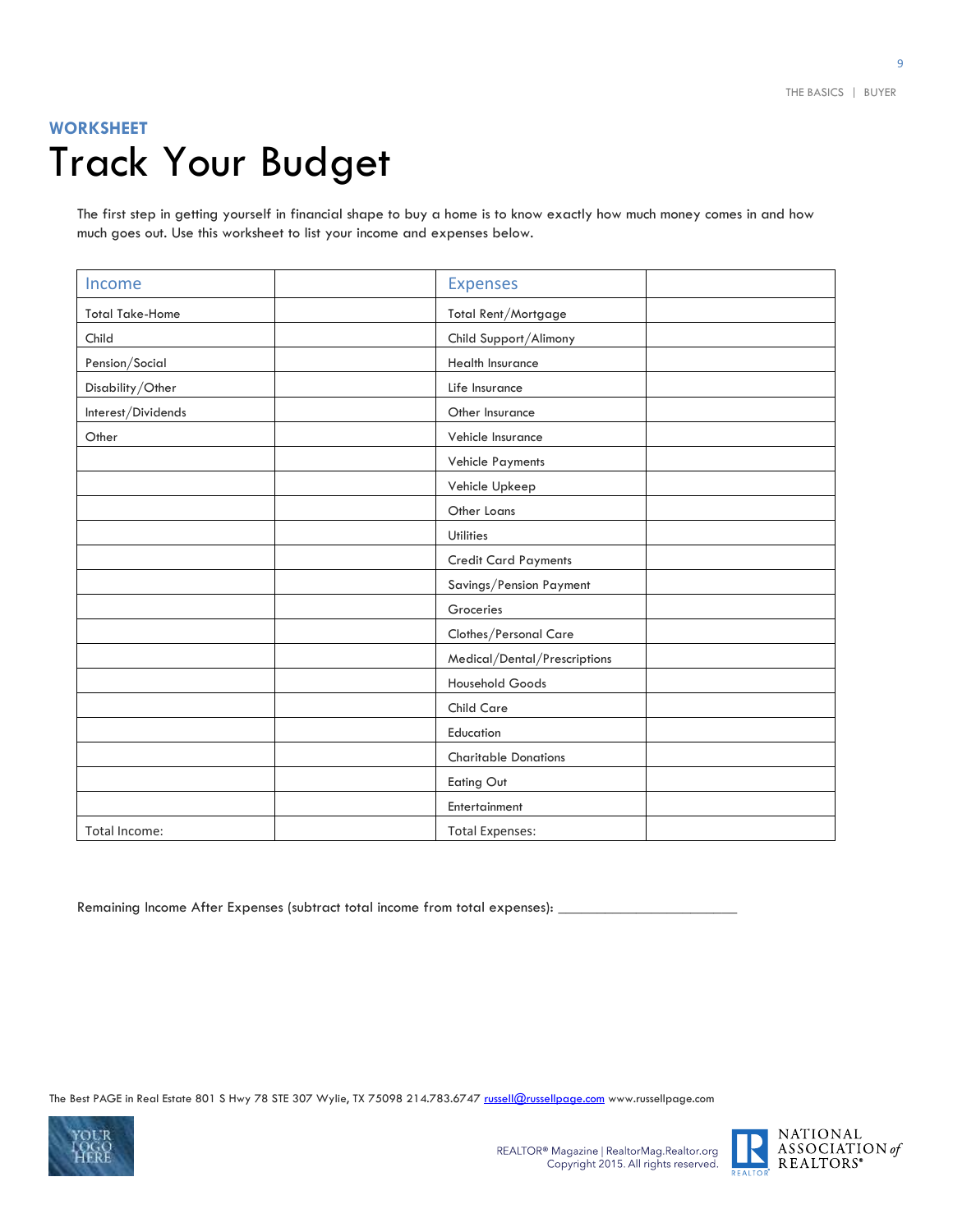### **WHAT TO KNOW** About Credit Scores

Credit scores range between 200 and 850, with scores above 620 considered desirable for obtaining a mortgage. The following factors affect your score:

#### **Your payment history.**

Did you pay your credit card bills on time? Bankruptcy filing, liens, and collection activity also affect your history.

#### **How much you owe and where.**

If you owe a great deal of money on numerous accounts, it can indicate that you are overextended. However, spreading debt among several accounts can help you avoid approaching the maximum on any individual credit line.

#### **The length of your credit history.**

In general, the longer an account has been open, the better.

#### **How much new credit you have.**

New credit—whether in the form of installment plans or new credit cards—is considered more risky, even if you pay down the debt promptly.

#### **The types of credit you use.**

Generally, it's desirable to have more than one type of credit—such as installment loans, credit cards, and a mortgage.



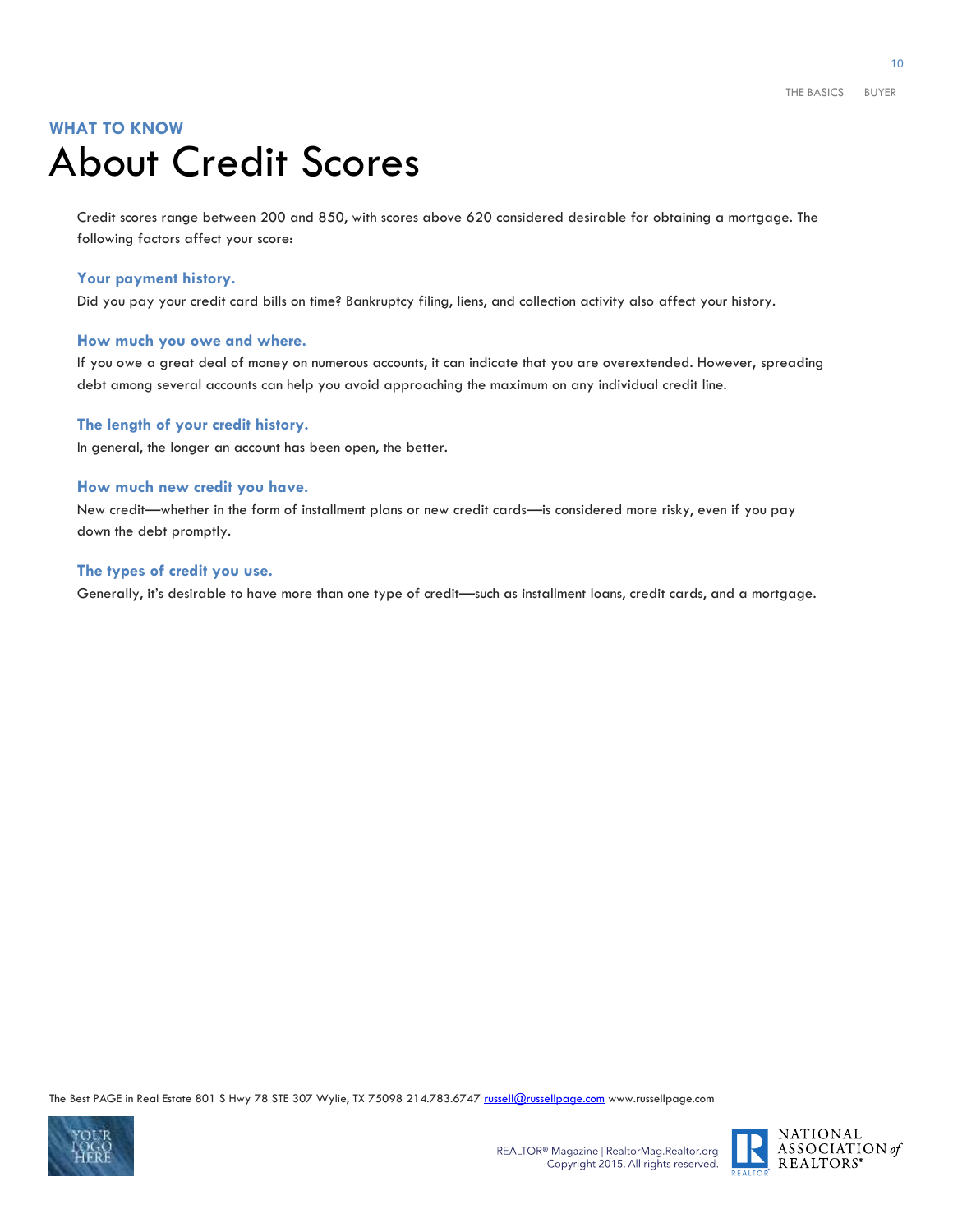### **HOW TO** Improve Your Credit

Credit scores play a big role in determining whether you'll qualify for a loan and what your loan terms will be. So, keep your credit score high by doing the following:

#### **Check for errors in your credit report.**

Thanks to an act of Congress, you can download one free credit report each year at annualcreditreport.com. If you find any errors, correct them immediately.

#### **Pay down credit card bills.**

If possible, pay off the entire balance every month. Transferring credit card debt from one card to another could lower your score.

**Don't charge your credit cards to the max.**

Pay down as much as you can every month.

#### **Wait 12 months after credit difficulties to apply for a mortgage.**

You're penalized less severely for problems after a year.

#### **Don't order items for your new home on credit.**

Wait until after your home loan is approved to charge appliances and furniture, as that will add to your debt.

#### **Don't open new credit card accounts.**

If you're applying for a mortgage, having too much available credit can lower your score.

#### **Shop for mortgage rates all at once.**

Having too many credit applications can lower your score. However, multiple inquiries about your credit score from the same type of lender are counted as one if submitted over a short period of time.

#### **Avoid finance companies.**

Even if you pay off their loan on time, the interest is high and it may be considered a sign of poor credit management.



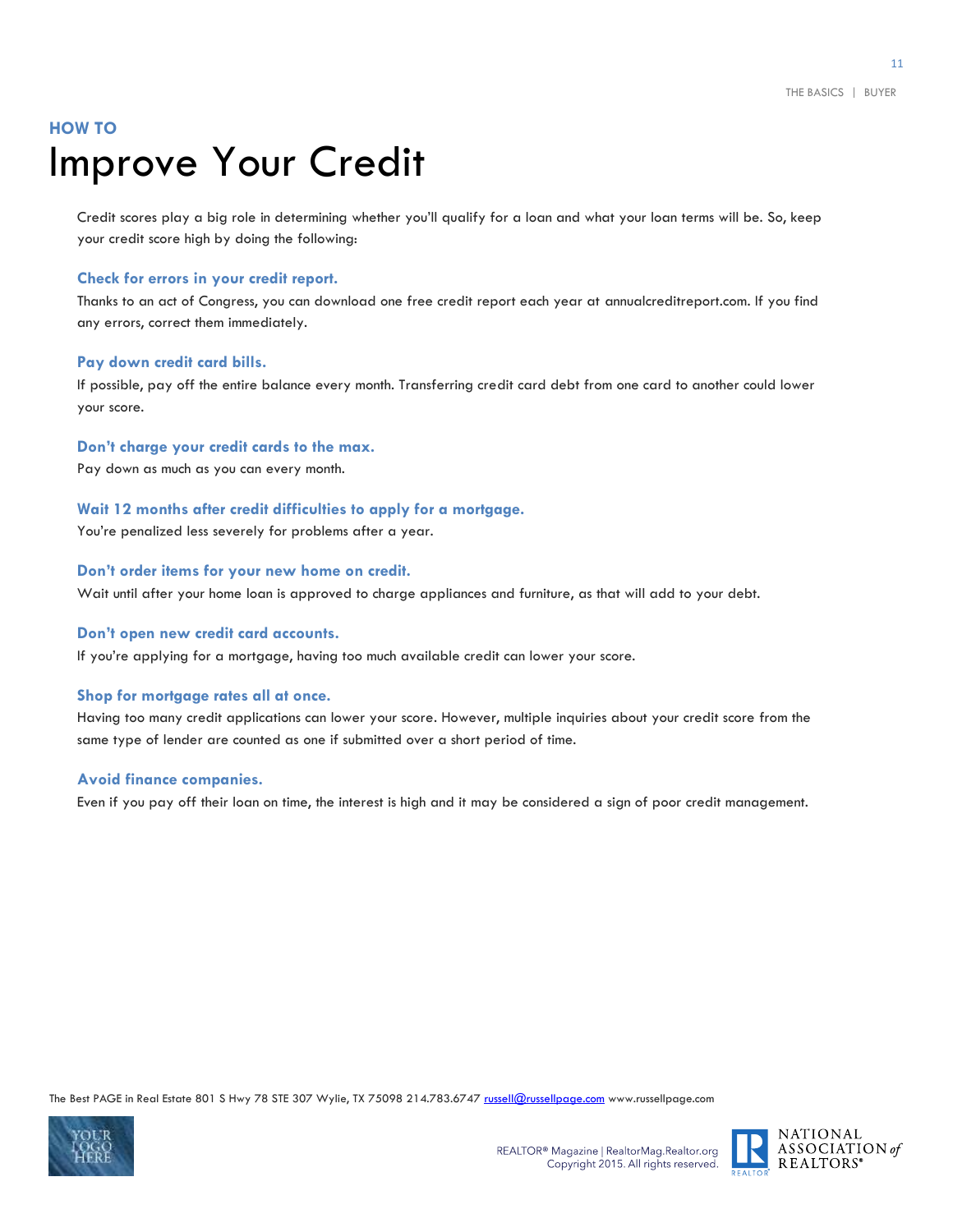### **HOW TO** Prepare to Finance a Home

**Develop a budget:** Use receipts and your banking transaction history to create a budget that reflects your actual habits over the last several months. This approach will better factor in unexpected expenses alongside more predictable costs such as utility bills and groceries. You'll probably spot ways to save, whether it's cutting out a Starbucks run or eating dinner at home more often.

**Reduce debt:** Lenders generally look for a debt load of no more than 36 percent of income. This figure includes your mortgage, which typically ranges between 25 and 28 percent of your net household income. So you need to get monthly payments on the rest of your installment debt—car loans, student loans, and revolving balances on credit cards — down to between 8 and 10 percent of your net monthly income.

**Increase your income:** Now's the time to ask for a raise! If that's not an option, you may want to consider taking on a second job to get your income at a level high enough to qualify for the home you want.

**Save for a down payment:** Designate a certain amount of money to put away in your savings account each month. Although it's possible to get a mortgage with less than 5 percent down, you can usually get a better rate if you put down more. Aim for 20 percent of the purchase price.

**Keep your job:** While you don't need to be in the same job forever to qualify for a home loan, having a job for less than two years may mean you have to pay a higher interest rate.

**Establish a good credit history:** Get a credit card and make all your bill payments on time. Pay off entire balances as promptly as possible. Also, obtain a copy of your credit report, which includes a history of your credit, bad debts, and late payments. Ensure that it's accurate and correct any errors immediately.

**Keep saving:** Even if you have enough money to qualify for a mortgage and cover your down payment, you will also need to factor in closing costs, which can average between 2 and 7 percent of the home price, and incidentals such as the cost of hiring a home inspector.

**Decide what kind of mortgage you can afford:** Generally, you want to look for homes valued between two and three times your gross income, but a financing professional can help determine the size of loan for which you'll qualify. Find out what kind of mortgage (30-year or 15-year? Fixed or adjustable rate?) is best for you. Also, gather the documentation a lender will need to preapprove you for a loan, such as W-2s, pay stub copies, account numbers, and copies of two to four months of bank or credit union statements. Don't forget property taxes, insurance, maintenance, utilities, and association fees, if applicable.

**Seek down payment help:** Check with your state and local government to find out whether you qualify for special mortgage or down payment assistance programs. If you have an IRA account, you can use the money you've saved to buy your first home without paying a penalty for early withdrawal.



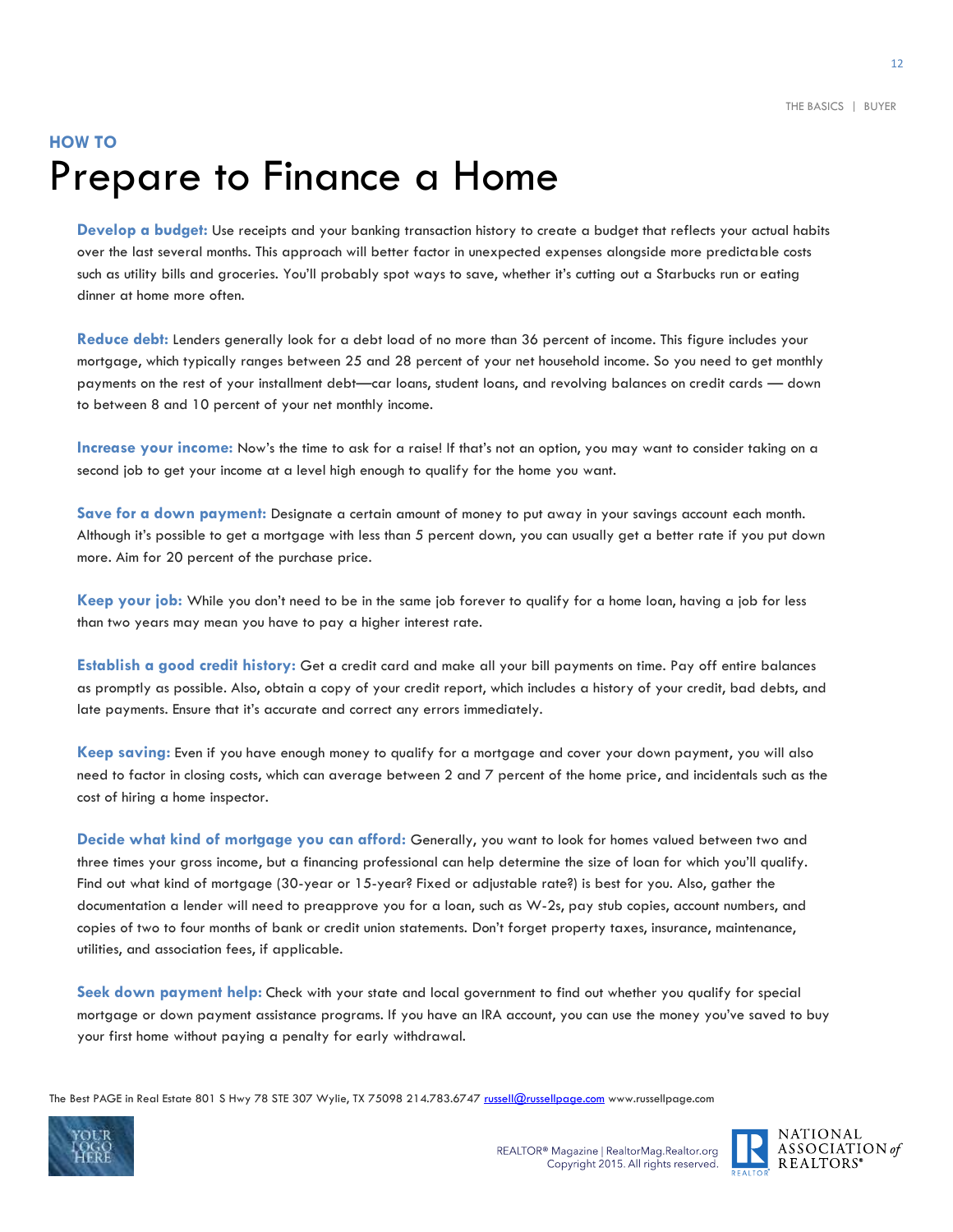### **VOCABULARY**  Loans & Lending Terms

#### **Term.**

Mortgages are generally available at 15-, 20-, or 30-year terms. In general, the longer the term, the lower the monthly payment. However, shorter terms mean you pay less interest over the life of the loan.

#### **Fixed vs. adjustable interest rates.**

A fixed rate allows you to lock in a low interest rate as long as you hold the mortgage and, in general, is a good choice if interest rates are low. An adjustable-rate mortgage (ARM) usually offers a lower rate that will rise as market rates increase. ARMs usually have a limit as to how much and how frequently the interest rate can be increased. These types of mortgages are a good choice when fixed interest rates are high or if you expect your income to grow significantly in the coming years.

#### **Non-traditional mortgages.**

Also sometimes called "exotic," these mortgage types were common in the run-up to the housing crisis, and often featured loans with low initial payments that increase over time.

#### **Balloon mortgage.**

This is a form of non-traditional financing where your interest rate will be very low for a short period of time—often three to seven years. Payments usually only cover interest so the principal owed is not reduced. This type of loan may be a good choice if you think you will sell your home at a large profit in a few years.

#### **Government-backed loans.**

These loans are sponsored by agencies such as the Federal Housing Administration or the Department of Veterans Affairs. They offer special terms, including reduced interest rates to qualified buyers. VA Loans are open to veterans, reservists, active-duty personnel, and surviving spouses and are one of the only options available for zero down payment loans. FHA loans are open to anyone, and while they do require a down payment, it can be as low as 3.5 percent. Drawbacks include a slower loan process and—for FHA loans—the need to pay mortgage insurance.

#### **However…**

As the housing market shifts, so do lending practices. A mortgage broker—an independent professional who acts as an intermediary between you and lending institutions—may be able to help you find a better rate than you can on your own. Also, be sure to shop around; slight variations in interest rates, loan amounts, and terms can significantly affect your monthly payment.



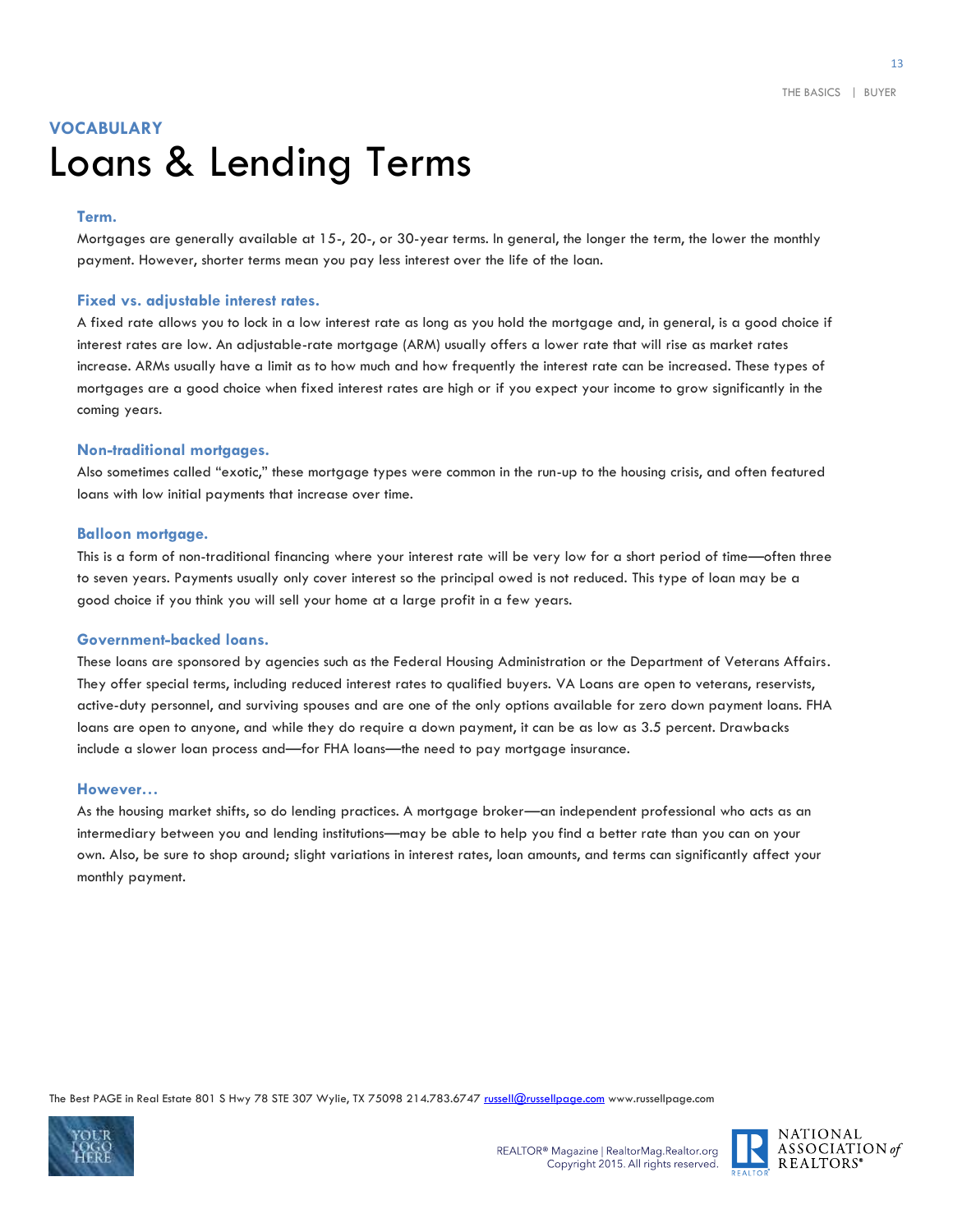### **QUESTIONS TO ASK** When Choosing a Lender

Loan terms, rates, and products can vary significantly from one company to the next. When shopping around, these are a few things you should ask about.

#### **General questions:**

What are the most popular mortgages you offer? Why are they so popular?

Are your rates, terms, fees, and closing costs negotiable?

Do you offer discounts for inspections, home ownership classes, or automatic payment set-up?

Will I have to buy private mortgage insurance? If so, how much will it cost, and how long will it be required?

What escrow requirements do you have?

What kind of bill-pay options do you offer?

#### **Loan-specific questions:**

What would be included in my mortgage payment (homeowners insurance, property taxes, etc.)?

Which type of mortgage plan would you recommend for my situation?

Who will service this loan—your bank or another company?

How long will the rate on this loan be in a lock-in period? Will I be able to obtain a lower rate if the market rate drops during this period?

How long will the loan approval process take?

How long will it take to close the loan?

Are there any charges or penalties for prepaying this loan?

How much will I be paying total over the life of this loan?



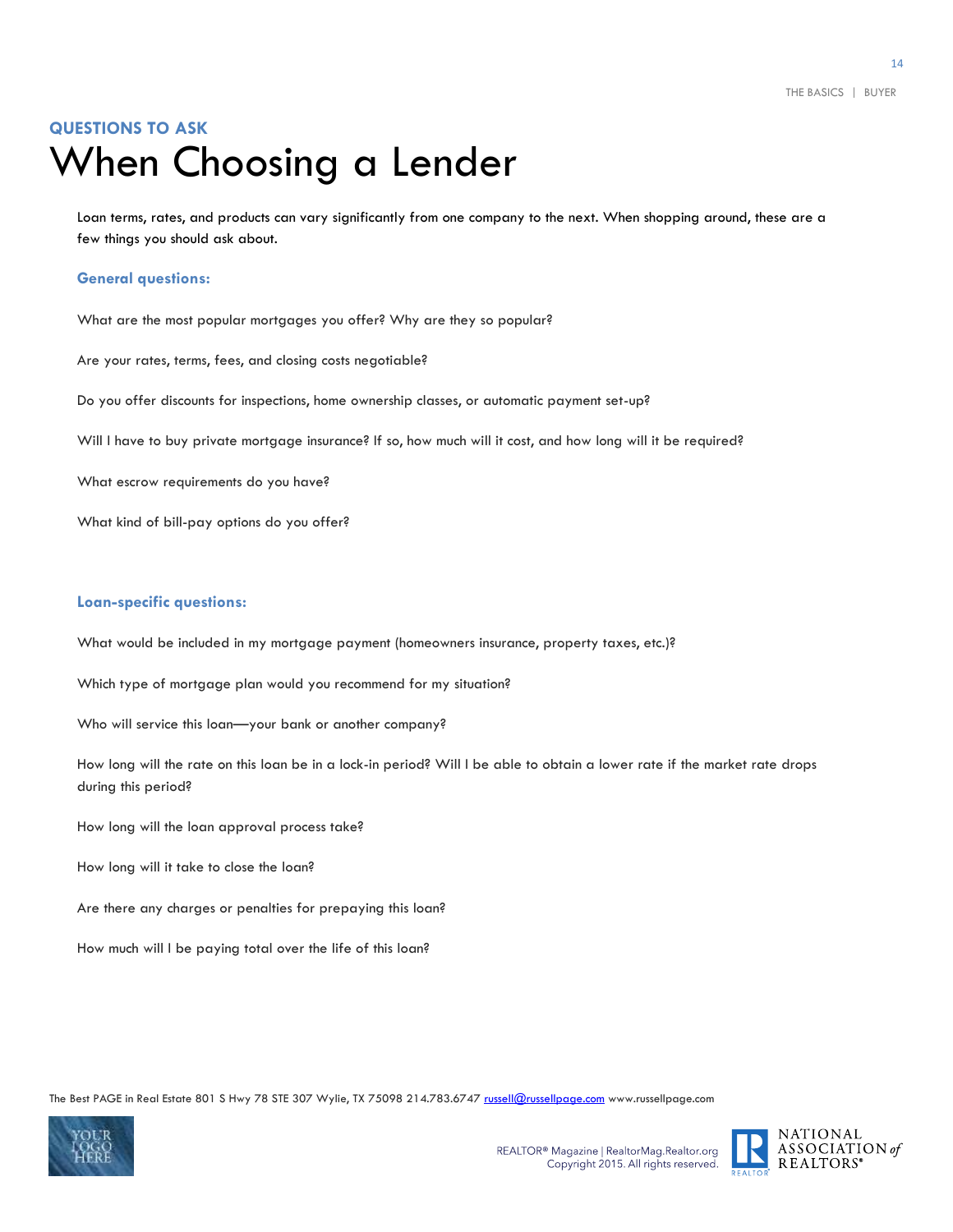### **HOW TO** Finance a Home, Creatively

#### **Investigate local, state, and national down payment assistance programs.**

These programs give qualified applicants loans or grants to cover all or part of your required down payment. National programs include the Nehemiah program, Getdownpayment.com, and the American Dream Down Payment Fund from the Department of Housing and Urban Development.

#### **Explore seller financing.**

In some cases, sellers may be willing to finance all or part of the purchase price of the home and let you repay them gradually, just as you would do with a mortgage. A similar option is the assumable mortgage, where a home buyer takes over the seller's existing loan (with bank approval). This can be especially helpful when interest rates are on the rise.

#### **Ask your family for help.**

Perhaps a family member will loan you money for the down payment or act as a cosigner for the mortgage. Lenders often like to have a cosigner if you have minimal credit history.

#### **Consider a shared-appreciation or shared-equity arrangement.**

Under this agreement, your family, friends, or even a third party may buy a portion of the home and share in any appreciation when the home is sold. The owner-occupant usually pays the mortgage, property taxes, and maintenance costs, but all the investors' names are usually on the mortgage.

#### **Lease with the option to buy.**

Renting the home for a year or more will give you the chance to save more toward your down payment. And in many cases, owners will apply some of the rental amount toward the purchase price.

#### **Consider a short-term second mortgage.**

If you can qualify for a short-term second mortgage, this would give you money to make a larger down payment. This may be possible if you're in good financial standing, with a strong income and little debt. Such arrangements may also help you avoid jumbo loan restrictions and/or minimize the amount of private mortgage insurance you have to pay.



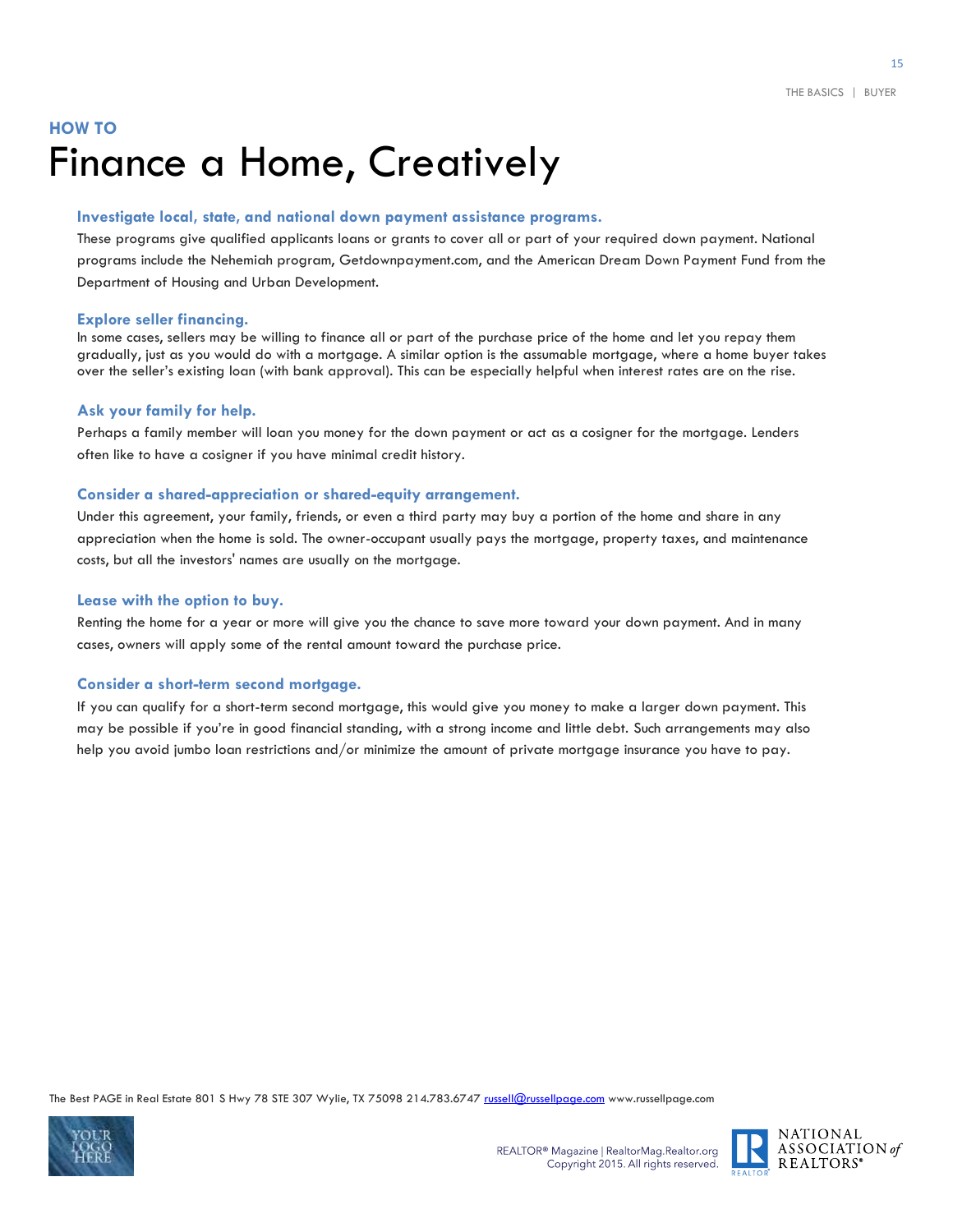### **WORKSHEET** Define Your Dream Home

Write in your preferences and rate them:  $3 =$  Vital,  $2 =$  Very Important,  $1 =$  Neutral,  $0 =$  Not important

| <b>LOCATION</b>                  | <b>PREFERENCES</b> | <b>RATE</b> |
|----------------------------------|--------------------|-------------|
| Neighborhood                     |                    |             |
| School district                  |                    |             |
| Near public transportation       |                    |             |
| Near airport                     |                    |             |
| Near expressway                  |                    |             |
| Near shopping                    |                    |             |
| Great views                      |                    |             |
| <b>TYPE</b>                      |                    |             |
| Single-family / condo / townhome |                    |             |
| Minimum / maximum property age   |                    |             |
| Willingness to renovate          |                    |             |
| Architectural style              |                    |             |
| Open floor plan                  |                    |             |
| <b>SIZE &amp; MAKEUP</b>         |                    |             |
| Minimum # of bedrooms            |                    |             |
| Minimum # of bathrooms           |                    |             |
| Eat-in kitchen                   |                    |             |
| Family room                      |                    |             |
| Formal dining room               |                    |             |
| Formal living room               |                    |             |
| Garage (number of cars)          |                    |             |
| Outdoor space (size/use)         |                    |             |
| Laundry room                     |                    |             |
| <b>AMENITIES</b>                 |                    |             |
| Wood floors / carpeting          |                    |             |
| Heating $/$ cooling system types |                    |             |
| Fireplace                        |                    |             |
| Pool                             |                    |             |
| Other special needs/preferences: |                    |             |
|                                  |                    |             |
|                                  |                    |             |

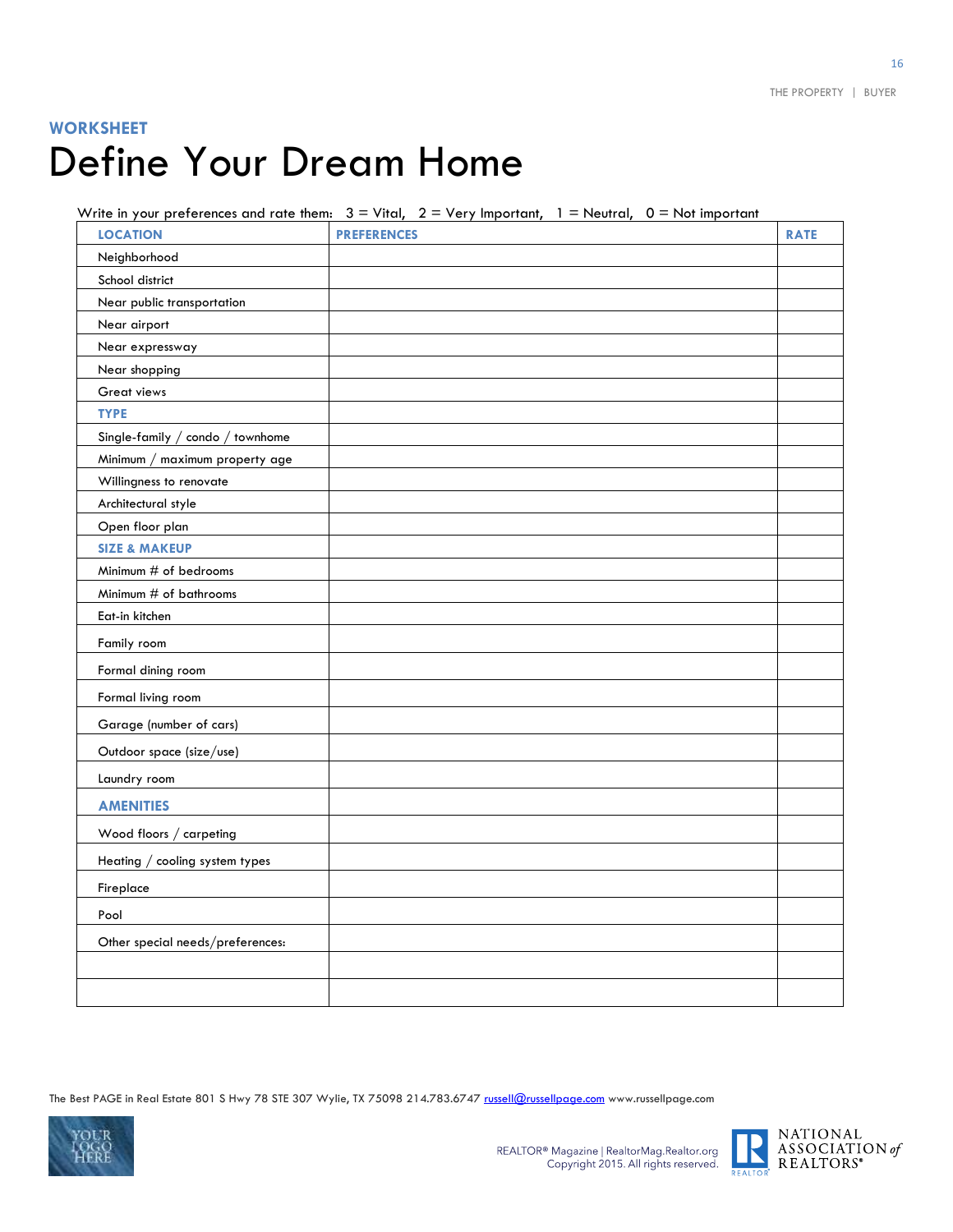### **QUESTIONS TO ASK** About the Neighborhood

Where you live should reflect your lifestyle. These questions will help you find the best community for you.

#### **Is it close to my favorite spots?**

Make a list of activities you engage in and stores you visit frequently. See how far you would have to travel from each neighborhood you're considering to engage in your most common activities.

#### **Is it safe?**

Contact the police department to obtain neighborhood crime statistics. Consider not only the number of crimes but also the type and trend. (Is crime going up or down?). Pay attention to see where in the neighborhood the crime is happening.

#### **Is it economically stable?**

Check with your local economic development office to see if household income and property values in the neighborhood are stable or rising. What is the ratio of owner-occupied homes to rentals? Apartments don't necessarily diminish value, but they indicate a more transient population. Are there vacant businesses or homes that have been on the market for months? Check news sources to find out if new development is planned.

#### **Is it a good investment?**

Ask a local REALTOR® about price appreciation in the neighborhood. Although past performance is no guarantee of future results, this information may give you a sense of how a home's value might grow. A REALTOR ® also may be able to tell you about planned developments or other changes coming to the neighborhood — such as a new school or highway — that might affect its value.

#### **Do I like what I see?**

Once you've narrowed your focus to two or three neighborhoods, go and get a feel for what it might be like to live there. Take notes: Are homes tidy and well maintained? Are streets bustling or quiet? How does it feel? Pick a pleasant day if you can, and chat with people working or playing outside.

#### **What's the school district like?**

This is especially important if you have children, but it also can affect resale value. The local school district can probably provide information on test scores, class size, the percentage of students who attend college, and special enrichment programs. If you have school-age children, visit schools in neighborhoods you're considering.



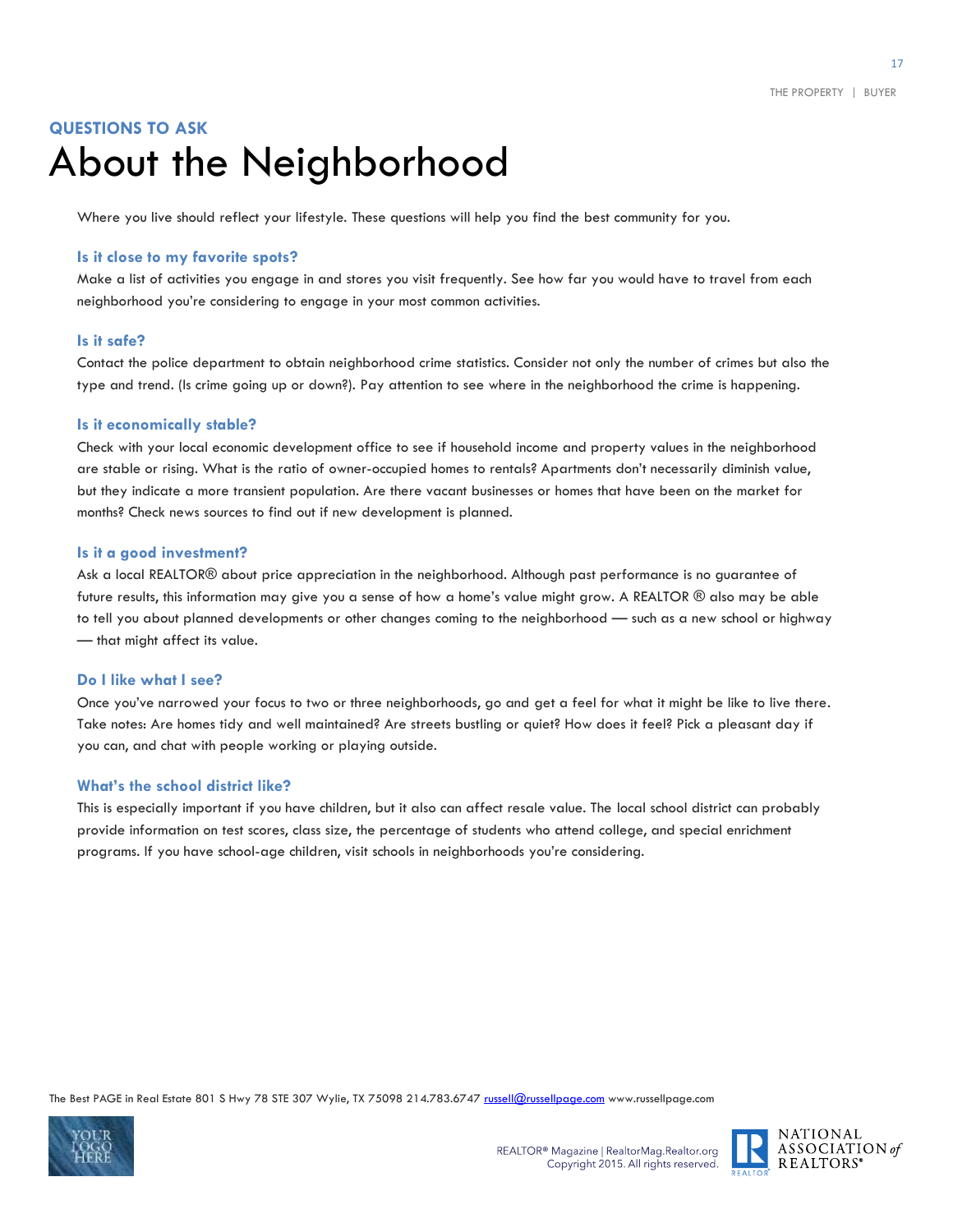### **QUESTIONS TO ASK** When Considering a Condo or HOA

Condominiums, townhomes, and properties located within a homeowner association offer certain perks, but it's important to consider them in your decision process.

#### **How much storage is available?**

Some properties include storage lockers, but there may not be attics or basements to hold extra belongings.

#### **How's the outdoor space?**

Your yard may be smaller than you'd find in a traditional single-family home, so if you like to garden or entertain outdoors, this may not be a good fit. But if you dread yard work, it may be the perfect option.

#### **Are amenities important?**

Many properties offer swimming pools, fitness centers, and other facilities that would cost much more in a single-family setting.

#### **Who handles maintenance and security?**

Property managers often hire professionals to care for common areas and perform in-unit repairs. Keyed entries and doormen may regulate access to your home when you're not there (good news if you travel).

#### **Are there required reserve funds and association fees? How much are they?**

Although fees generally help pay for amenities and provide savings for future repairs, the HOA or condo board determines these fees, and you'll have to pay them even if you're not in favor of the improvements.

#### **What are the association rules?**

Although you have a vote on future changes, association rules can dictate how you use your property. Some condos prohibit home-based businesses; others prohibit pets or don't allow owners to rent out their units. Read the covenants, restrictions, and bylaws carefully before you make an offer.

#### **What's the average vacancy rate?**

It's never too early to be thinking about resale. The ease of selling your unit may depend on what else is for sale in your building, since units are similar.

#### **How many units are owned by investors?**

Some lenders require a certain percentage of the building to be owner-occupied and may not be able to offer you financing if the ratio is too low.

#### **Can I meet other residents before making an offer?**

You will share space and decision-making duties with your neighbors when part of a homeowner association, so it's important to make sure you can work together. If possible, try to meet your closest prospective neighbors before you decide on a place.



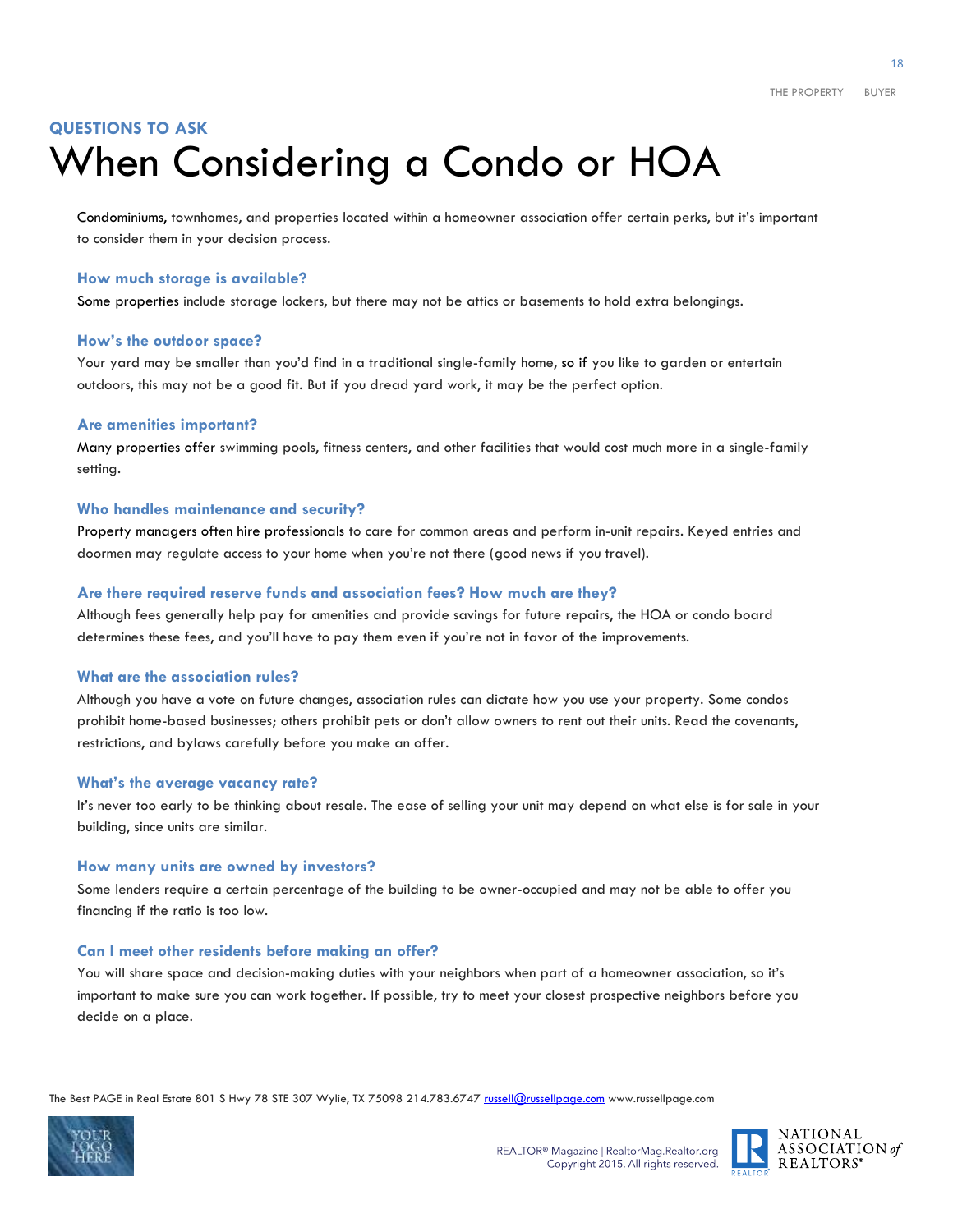### **QUESTIONS TO ASK** The Condo Board

Before you purchase a condo, you should have an attorney review property documents for you. However, you should contact the board yourself ahead of time. You'll learn how responsive and organized its members are and be alerted to potential problems.

#### **How many units are owner-occupied?**

Generally, the higher the percentage of owner-occupied units, the easier the condo will be to resell.

#### **What covenants, bylaws, and restrictions govern the property?**

Carefully read the bylaws to determine if you can abide by them. Also, find out if there are grandfather provisions that allow current owners more rights than you would have as a new owner, such as the ability to rent out your unit.

**How much does the association keep in reserve?**

Ask how the money is being invested.

#### **Are association assessments keeping pace with the annual rate of inflation?**

Smart boards raise assessments a reasonable percentage each year to build reserves for funding future repairs.

#### **What does the assessment cover?**

Ask specifically about common-area maintenance, recreational facilities, trash collection, and snow removal (if applicable).

#### **What special assessments have been mandated in the past five years, and how much of that was the responsibility of individual owners?**

Some special assessments are unavoidable. But repeated, expensive assessments could be a red flag about building conditions or fiscal policy.

#### **What's the turnover rate?**

This will tell you if residents are generally happy with the building.

#### **Is the condo building in litigation?**

Obviously, this is never a good sign. If the builders or owners are involved in a lawsuit, reserves can be depleted quickly to pay legal fees.

#### **What other projects has the developer built?**

Try to visit one, and ask residents about their perceptions. Also, request an engineer's report if the building has been converted from another use.

#### **Are multiple associations involved in the property?**

In very large developments, umbrella associations also may require separate assessments.



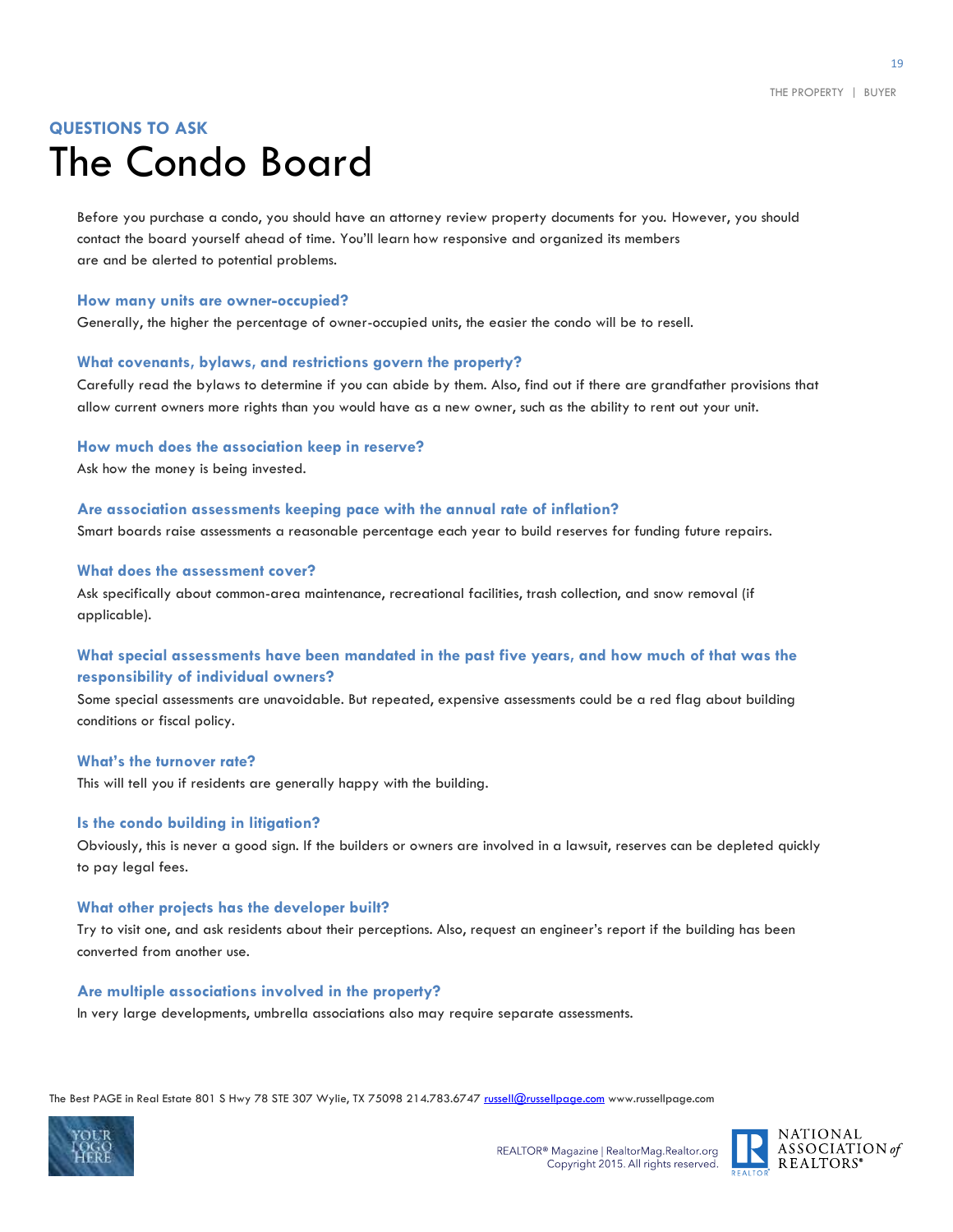### **QUESTIONS TO ASK** When Choosing a Home Inspector

#### **Do you belong to a professional association?**

There are many associations for home inspectors, but some groups confer questionable credentials or certifications in return for nothing more than a fee. Make sure the association your home inspector names is a reputable, nonprofit trade organization.

#### **Will your report meet all state requirements?**

Also, make sure the organization complies with a well-recognized standard of practice and code of ethics, such as those adopted by the American Society of Home Inspectors or the National Association of Home Inspectors.

#### **How experienced are you?**

Ask inspectors how long they've been working in the field and how many inspections they've completed. Also ask for customer referrals. New inspectors may be highly qualified, but they should describe their training and indicate whether they work with a more experienced partner.

#### **How do you keep your expertise up to date?**

Inspectors' commitment to continuing training is a good measure of their professionalism and service. Advanced knowledge is especially important with older homes or those with unique elements requiring additional or updated training.

#### **Do you focus on residential inspection?**

Home inspection is very different from inspecting commercial buildings or a construction site. Ask whether the inspector has experience with your type of property or feature. The inspector should be able to provide sample inspection reports for a similar property. If they recommend further evaluation from outside contractors on multiple issues, it may indicate they're not comfortable with their own knowledge level.

#### **Do you offer to do repairs or improvements?**

Some state laws and trade associations allow the inspector to provide repair work on problems uncovered during the inspection. However, other states and associations forbid it as a conflict of interest.

#### **How long will the inspection take?**

On average, an inspector working alone inspects a typical single-family house in two to three hours; anything less may not be thorough.

#### **How much?**

Costs range from \$300 to \$500 but can vary dramatically depending on your region, the size and age of the house, and the scope of services. Be wary of deals that seem too good to be true.

#### **Will I be able to attend the inspection?**

The answer should be yes. A home inspection is a valuable educational opportunity for the buyer and a refusal should raise a red flag.



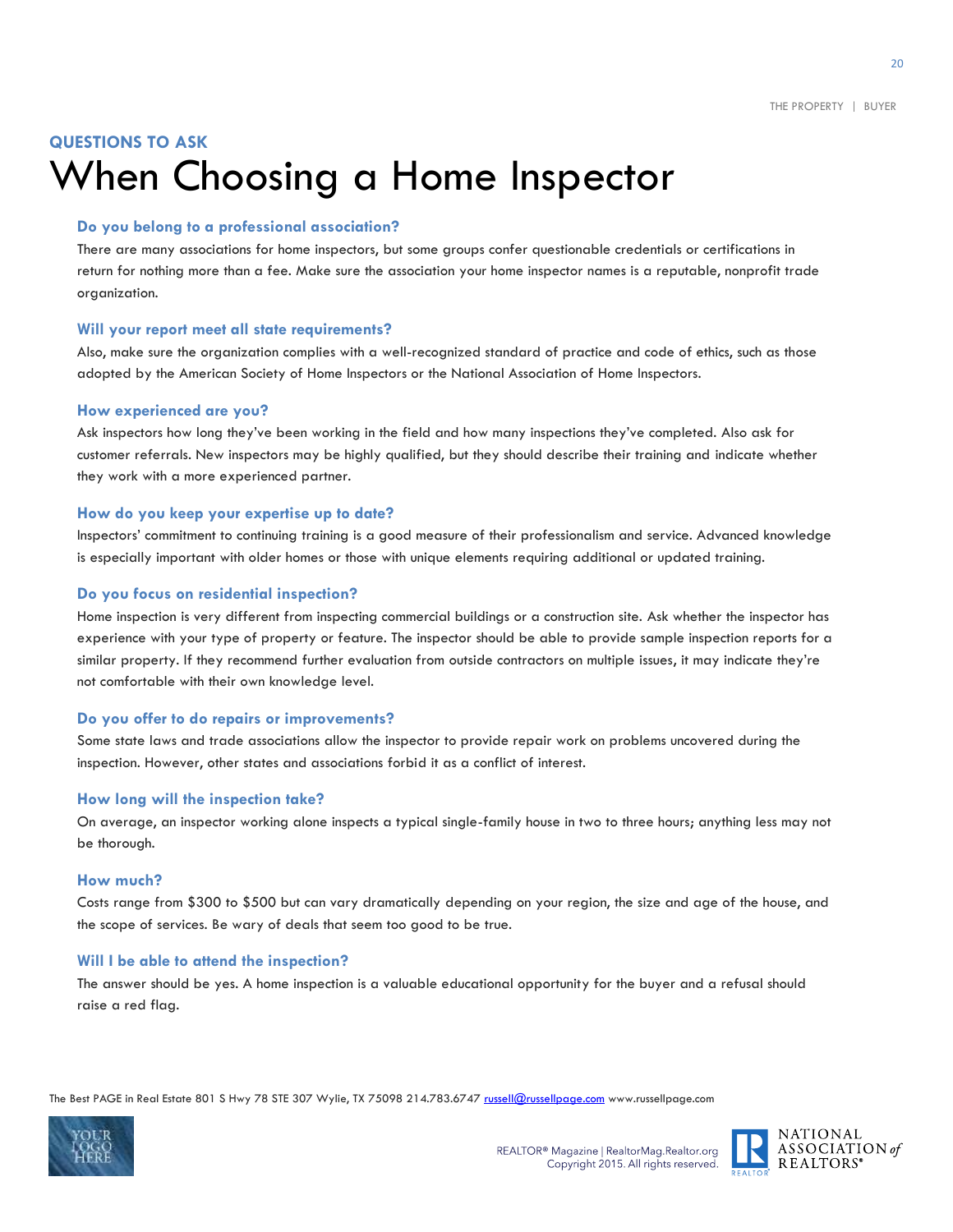### **WHAT TO KNOW**  About the Home Inspection

Some items should always be examined.

#### **Structure**

The home's "skeleton" should be able to stand up to weather, gravity, and the earth that surrounds it. Structural components include items such as the foundation and the framing.

#### **Exterior**

The inspector should look at sidewalks, driveways, steps, windows, doors, siding, trim, and surface drainage. They should also examine any attached porches, decks, and balconies.

#### **Roofing**

A good inspector will provide very important information about your roof, including its age, roof draining systems, buckled shingles, and loose gutters and downspouts. They should also inform you of the condition of any skylights and chimneys as well as the potential for pooling water.

#### **Plumbing**

They should thoroughly examine the water supply and drainage systems, water heating equipment, and fuel storage systems. Drainage pumps and sump pumps also fall under this category. Poor water pressure, banging pipes, rust spots, or corrosion can indicate larger problems.

#### **Electrical**

You should be informed of the condition of service entrance wires, service panels, breakers and fuses, and disconnects. Also take note of the number of outlets in each room.

#### **Heating and air conditioning**

The home's vents, flues, and chimneys should be inspected. The inspector should be able to tell you the water heater's age, its energy rating, and whether the size is adequate for the house. They should also describe and inspect all the central air and through-wall cooling equipment.

#### **Interiors**

Your inspector should take a close look at walls, ceilings and floors; steps, stairways, and railings; countertops and cabinets; and garage systems. These areas can reveal leaks, insect damage, rot, construction defects, and more.

#### **Ventilation/insulation**

Inspectors should check for adequate insulation and ventilation in the attic and in unfinished areas such as crawl spaces. Insulation should be appropriate for the climate. Without proper ventilation, excess moisture can lead to mold and water damage.

#### **Fireplaces**

They're charming, but fireplaces can be dangerous if they're not properly installed. Inspectors should examine the vent and flue, and describe solid fuel-burning appliances.



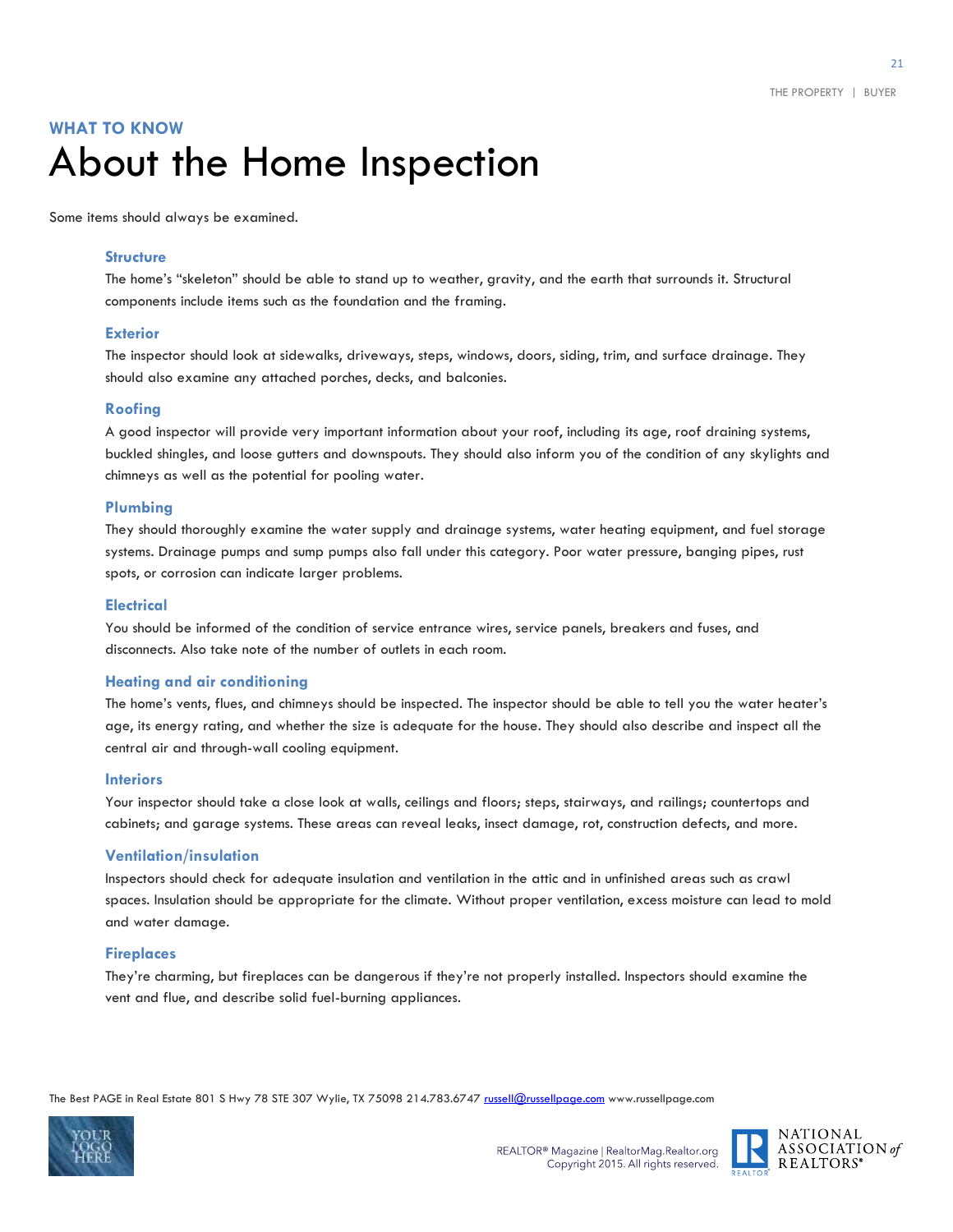### **WHAT TO KNOW** About Home Hazards

#### **Radon**

A colorless, odorless gas that can seep into your home from the ground, radon is often referred to as the second most common cause of lung cancer behind smoking.

What to look for: Basements or any area with protrusions into the ground offer entry points for radon. The Environmental Protection Agency publishes a map of high-prevalence areas. A radon test can determine if high levels are present.

#### **Asbestos**

A fibrous material once popular as fire-resistant insulation, asbestos was banned in 1985. However, it's often found in the building materials, floor tiles, roof coverings, and siding of older. If disturbed or damaged, it can enter the air and cause severe illness.

What to look for: Homes built prior to 1985 are at risk of having asbestos in their construction materials. Home owners should be careful when remodeling because disturbing insulation and other materials may cause the asbestos to become airborne.

#### **Lead**

This toxic metal used in home products for decades can contribute to several health problems, especially among children. Exposure can occur from deteriorating lead-based paint, pipes, or lead-contaminated dust or soil. What to look for: Homes built prior to 1978 may have lead present. Look for peeling paint and check old pipes. To get a HUD-insured loan, buyers must show a certificate that their older home is lead-safe.

#### **Other hazardous products**

Stockpiles of hazardous household items — such as paint solvents, pesticides, fertilizers, or motor oils — can create a dangerous situation if not properly stored. They can easily spark fires and can cause illness or even death if ingested, even in small amounts.

What to look for: Check all the corners, crawl spaces, garages, or garden sheds in the home. If these products are found, make sure you ask for their removal and get a disposal certificate prior to closing.

#### **Groundwater contamination**

When hazardous chemicals are disposed of improperly, they can seep through the soil and enter water supplies. A leaking underground oil tank or septic system can contribute to this.

What to look for: Homes near light industrial areas or facilities may be at risk, as are areas once used for industry that are now residential.



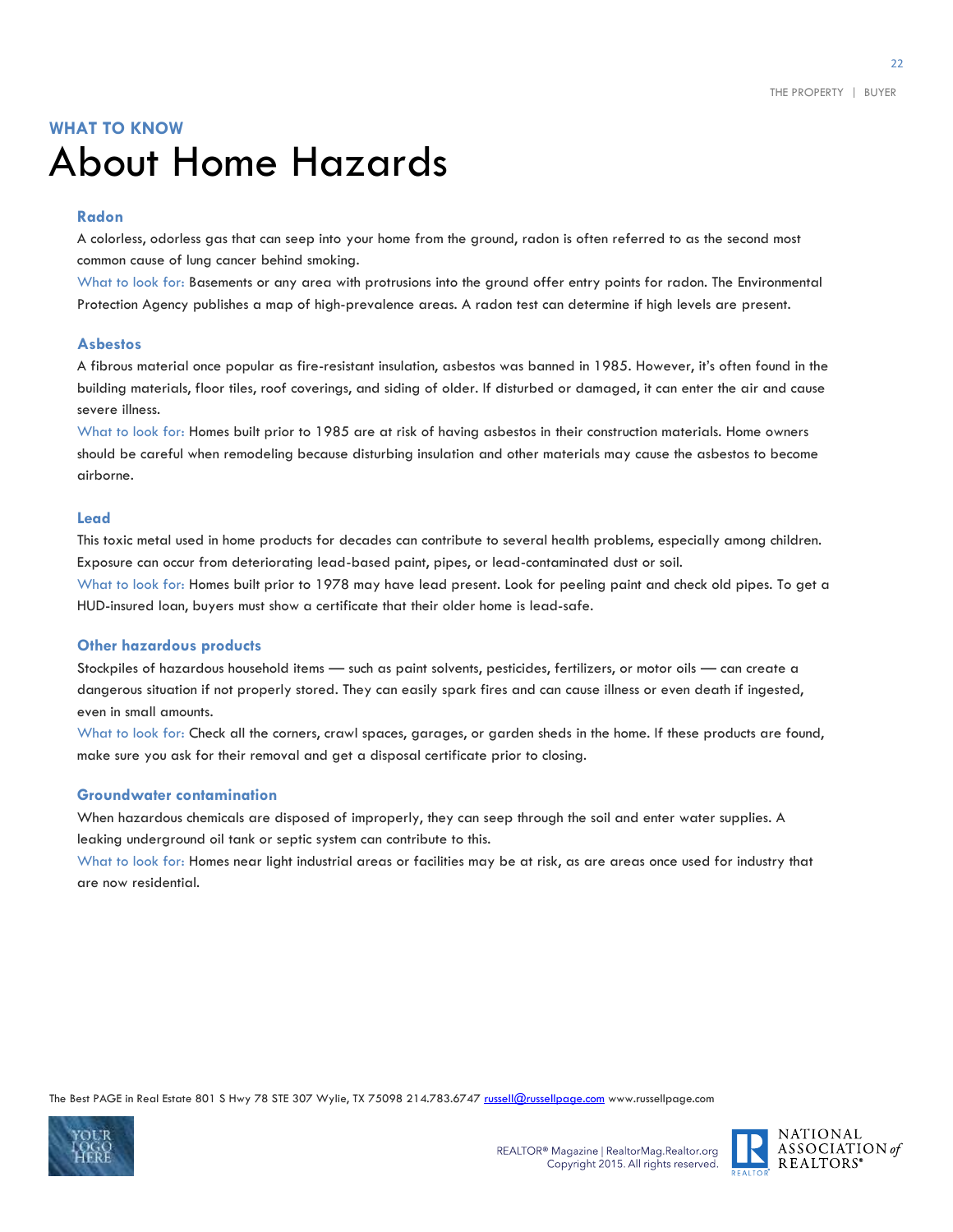### **VOCABULARY**  Green Home Terms

Whether you're building the home of your dreams or looking for an existing unit, there's a lot of data involved in finding the right environmentally friendly dwelling. Here's a breakdown of the different certification systems for energy-efficient homes.

#### **RESNET**

The **Residential Energy Services Network** is a not-for-profit corporation that develops industry-wide standards and rules for energy efficiency ratings and certification systems for buildings. In addition to overseeing the HERS index (see below), RESNET certifies contractors of all types, including builders, roofing and siding professionals, and remodeling contractors.

#### **HERS index**

The **Home Energy Rating System** is an index measuring a home's energy efficiency. An average home built to current industry standards for energy efficiency will have an index of 100. A lower score indicates higher levels of efficiency (for example, a home with a score of 70 is using 30 percent less energy than the average home). The opposite is true with homes that score higher than 100. This index is overseen by RESNET.

#### **LEED**

The United States Green Building Council is the agency that bestows **Leadership in Energy and Environmental Design** certifications on environmentally friendly buildings and projects. The highest certification a building can earn is "LEED platinum." Projects earn points based on numerous categories such as indoor air quality and water efficiency. More points add up to a higher certification level.

#### **Energy Star**

The Energy Star program is overseen by the U.S. Environmental Protection Agency. Products such as refrigerators, light bulbs, and furnaces can earn Energy Star certifications. Separately, homes can be Energy Star–certified through an independent inspection.

#### **Indoor airPLUS:**

This program is also administered by the EPA. Homes that go above and beyond the Energy Star requirements by incorporating additional features to combat moisture, mold, pests, and pollutants can earn this label.

#### **National Green Building Certification**

Overseen by the National Association of Home Builders, this program helps residential building professionals develop and build sustainable projects. Buildings can earn bronze, silver, gold, or emerald certifications. At the Emerald level — which is the highest certification a project can earn — a building "must incorporate energy savings of 60 percent or more."



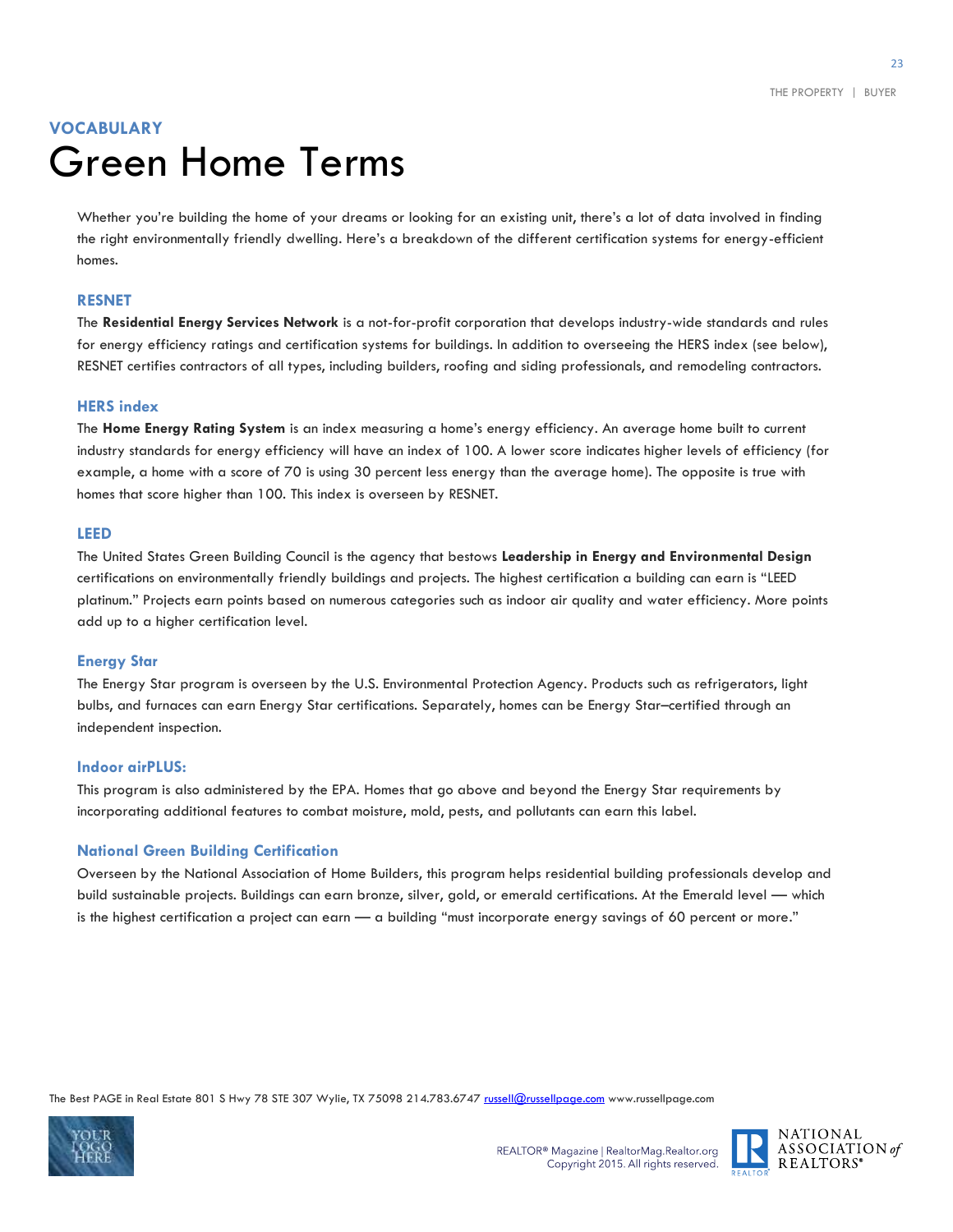### **WHAT TO KNOW** About the Appraisal Process

Once you are under contract, your lender will send out an appraiser to make sure the purchase price is in line with the property's value.

#### **Appraisals help guide mortgage terms.**

The appraised value of a home is an important factor in the loan underwriting process. Although lenders may use the sale price to determine the amount of the mortgage they will offer, they generally only do so when the property is sold for less than the appraisal amount. Also, the loan-to-value ratio is based on the appraised value and helps lenders figure out how much money may be borrowed to purchase the property and under what terms. If the LTV is high, the lender is more likely to require the borrower to purchase private mortgage insurance.

#### **Appraised value is not a concrete number.**

Appraisals provide a professional opinion of value, but they aren't an exact science. Appraisals may differ quite a bit depending on when they're done and who's doing them. Also, changes in market conditions can dramatically alter appraised value.

#### **Appraised value doesn't represent the whole picture of home prices.**

There are special considerations that appraised value doesn't take into account, such as the need to sell rapidly.

#### **Appraisers use data from the recent past.**

Appraisals are often considered somewhat backward looking, because they use sold data from comparable properties (often nicknamed "comps") to help come up with a reasonable price.

#### **There are uses for appraised value outside of the purchase process.**

For buying purposes, appraisals are usually used to determine market value or factor into the pricing equation. But other appraisals are used to determine insurance value, replacement value, and assessed value for property tax purposes.



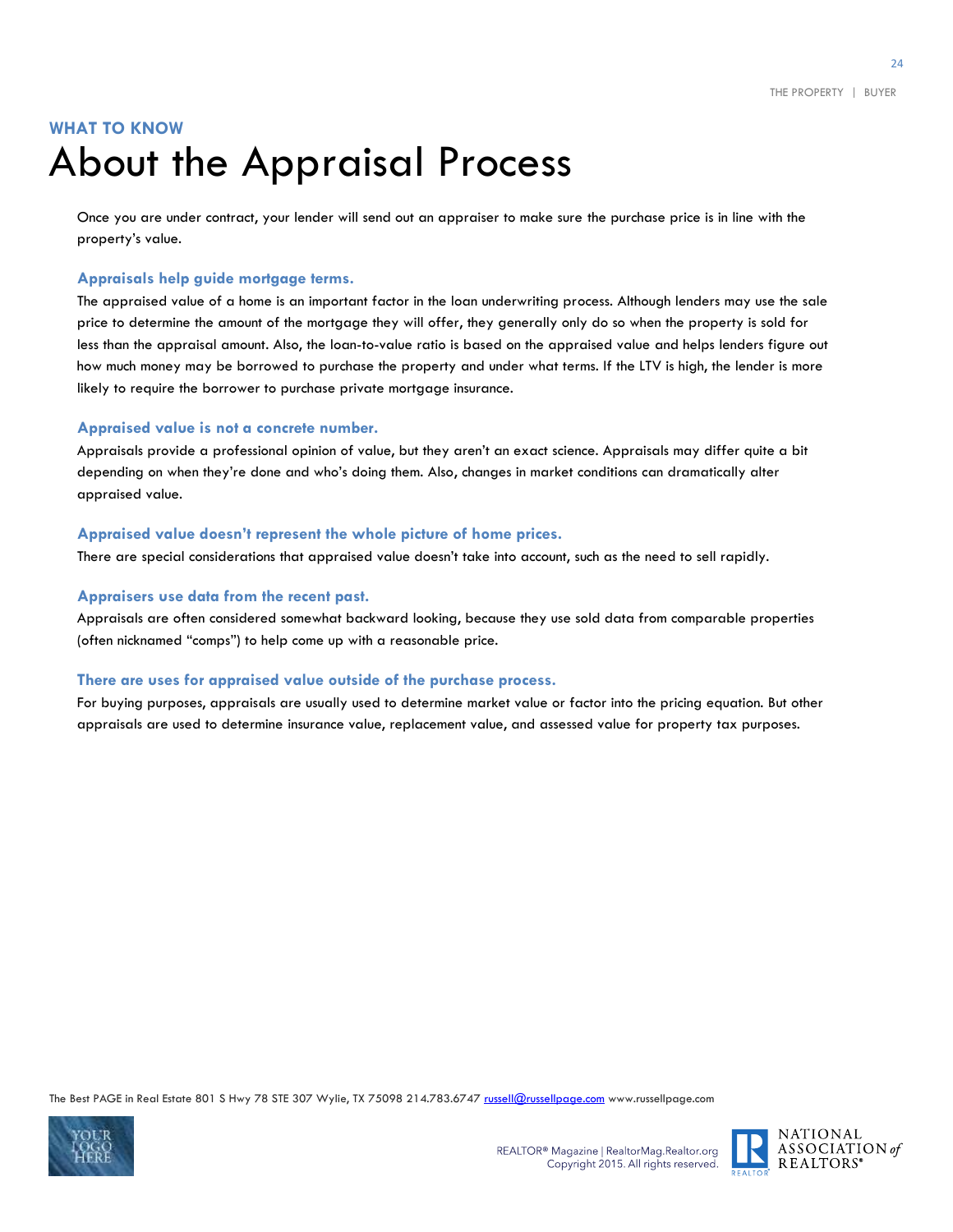### **QUESTIONS TO ASK** About Property Tax

It's natural for the sale price of a home to loom large in your mind. But don't forget to look at what your property tax bill might be.

#### **What is the assessed value of the property?**

Assessed value is generally less than market value. A recent copy of the seller's tax bill will help you determine this information.

#### **How often are properties reassessed in this area?**

In general, this will happen annually, but properties in areas of slower growth may be reassessed less often.

#### **When was the last reassessment done on this property?**

Most significant tax increases on an individual property can be linked to when that property was last reassessed.

#### **Will the sale of the property trigger a tax increase?**

Depending upon where you live, the assessed value of a property may increase based on the amount you pay for it. And in some areas, such as California, taxes aren't allowed to increase until the property in question is resold.

**Is the tax bill comparable to other properties in the area?** If not, it might be possible to appeal the assessment and lower the rate.

#### **Does the current tax bill reflect any special exemptions for which I might not qualify?**

For example, many tax districts offer reductions to those individuals 65 and older.



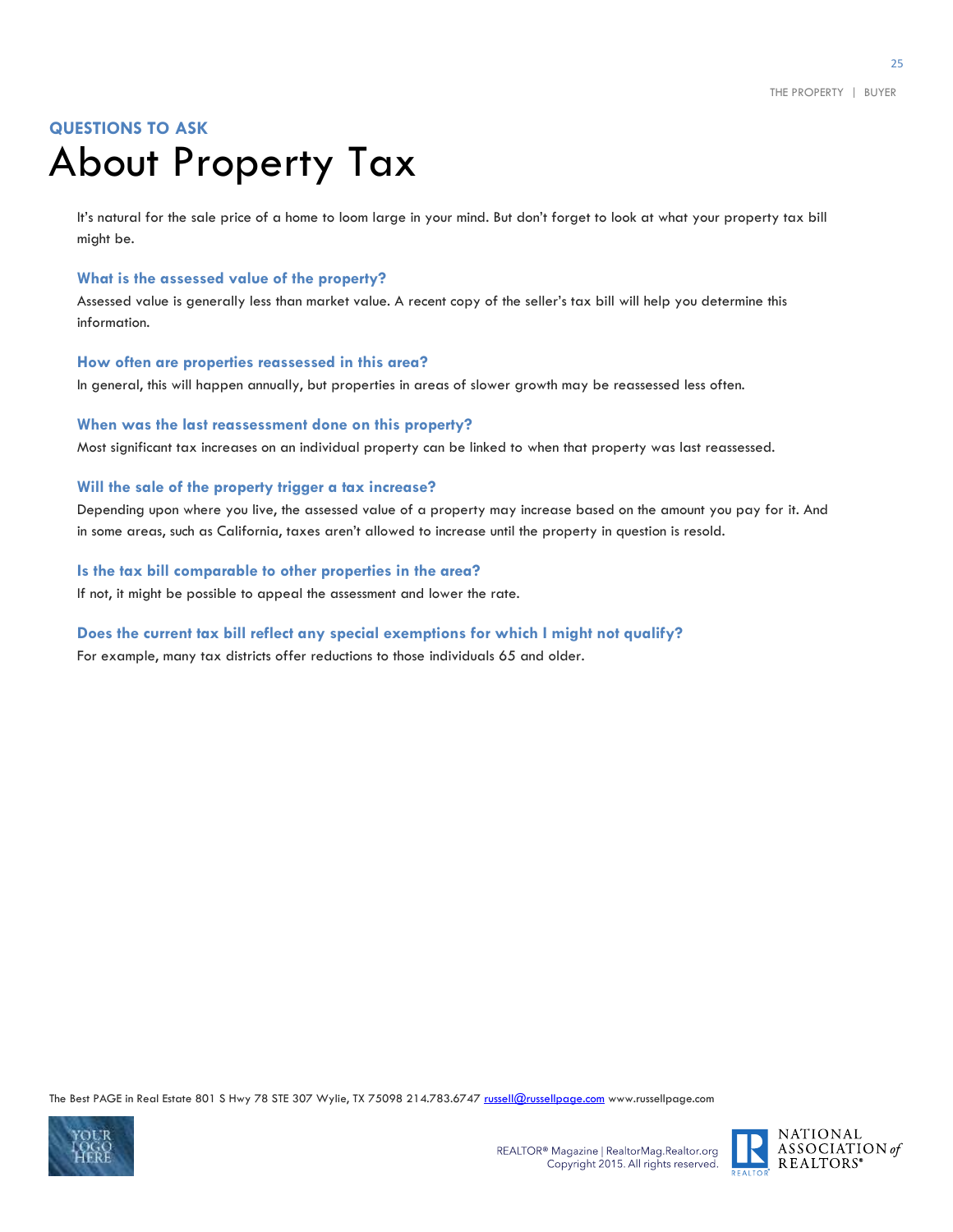#### **WORKSHEET**

# Service Provider Contacts

You won't necessarily need all these professionals, but your REALTOR® can help you assemble a list.

|                            | <b>Name</b> | <b>Contact Info</b> |
|----------------------------|-------------|---------------------|
| <b>REALTOR®</b>            |             |                     |
| <b>ADVISERS</b>            |             |                     |
| Real estate attorney       |             |                     |
| Appraiser                  |             |                     |
| Tax adviser                |             |                     |
| <b>INSPECTORS</b>          |             |                     |
| Home inspector             |             |                     |
| Termite inspector          |             |                     |
| Flood plain inspector      |             |                     |
| Radon inspector            |             |                     |
| Zoning inspector           |             |                     |
| Lead paint inspector       |             |                     |
| Occupancy permit inspector |             |                     |
| <b>OTHER SERVICES</b>      |             |                     |
| Survey company             |             |                     |
| Title company              |             |                     |
| Insurance consultant       |             |                     |
| Mortgage loan officer      |             |                     |
| Moving company             |             |                     |
| Relocation company         |             |                     |
| Electrician                |             |                     |
| Remodeling contractor      |             |                     |
| Other                      |             |                     |
|                            |             |                     |
|                            |             |                     |

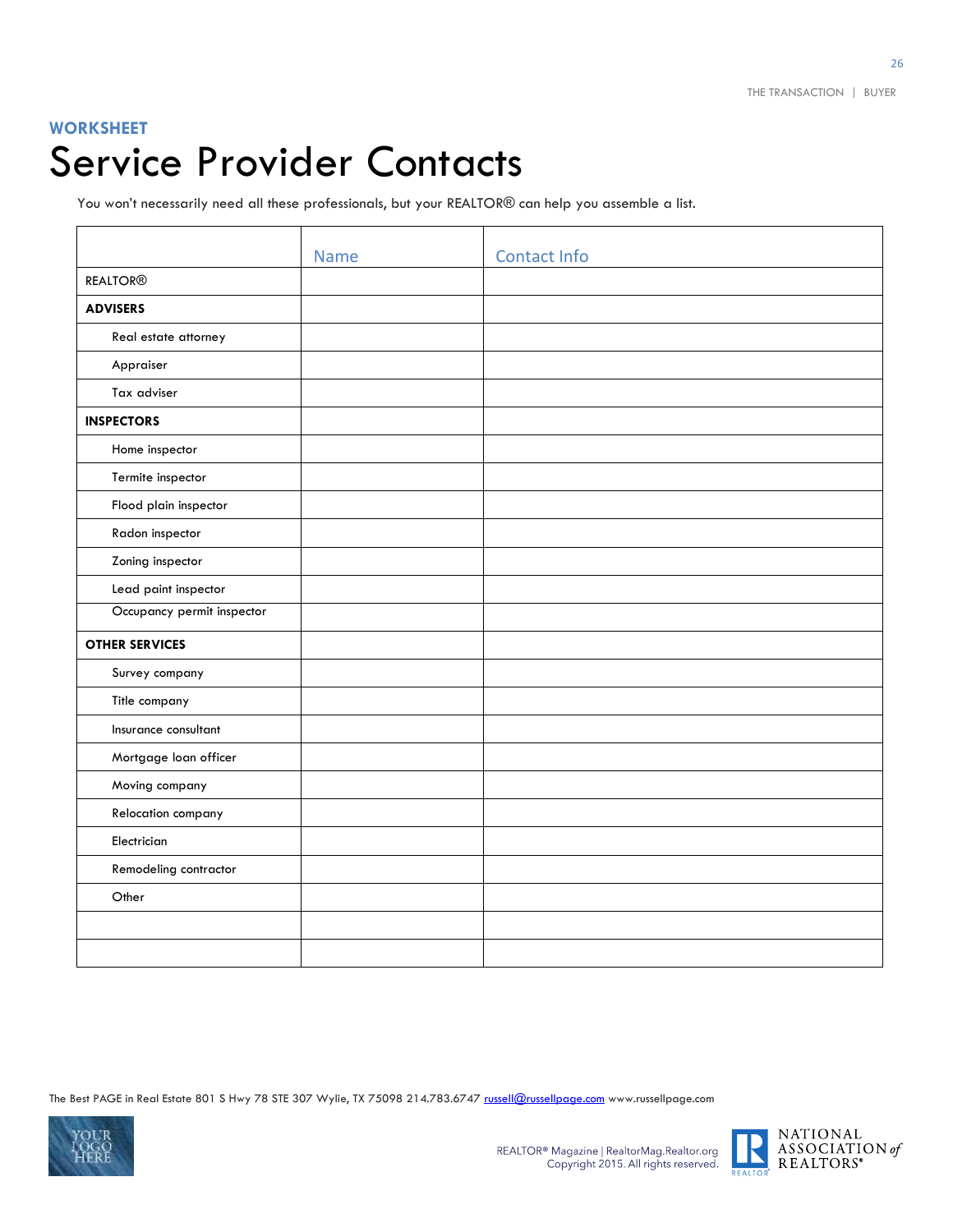### **CHECKLIST** Your Mortgage Application

Every lender requires documents as part of the process of approving a mortgage loan. Here are documents you're generally required to provide..

 **W-2 Tax returns** — or business tax returns if you're self-employed — for the last two or three years for every person signing the loan.

- At least one pay stub for each person signing the loan.
- **Account numbers** of all your credit cards and the amounts for any outstanding balances.
- **Two to four months of bank or credit union statements** for both checking and savings accounts.
- **Lender, loan number, and amount owed** on installment loans, such as student loans and car loans.
- **Addresses** where you've lived for the last five to seven years, with names of landlords if appropriate.
- **Brokerage account statements** for two to four months, as well as a list of any other major assets of value, such as a boat, RV, or stocks or bonds not held in a brokerage account.
- **Your most recent 401(k)** or other retirement account statement.
- **Documentation to verify additional income, such as child support or a pension.**



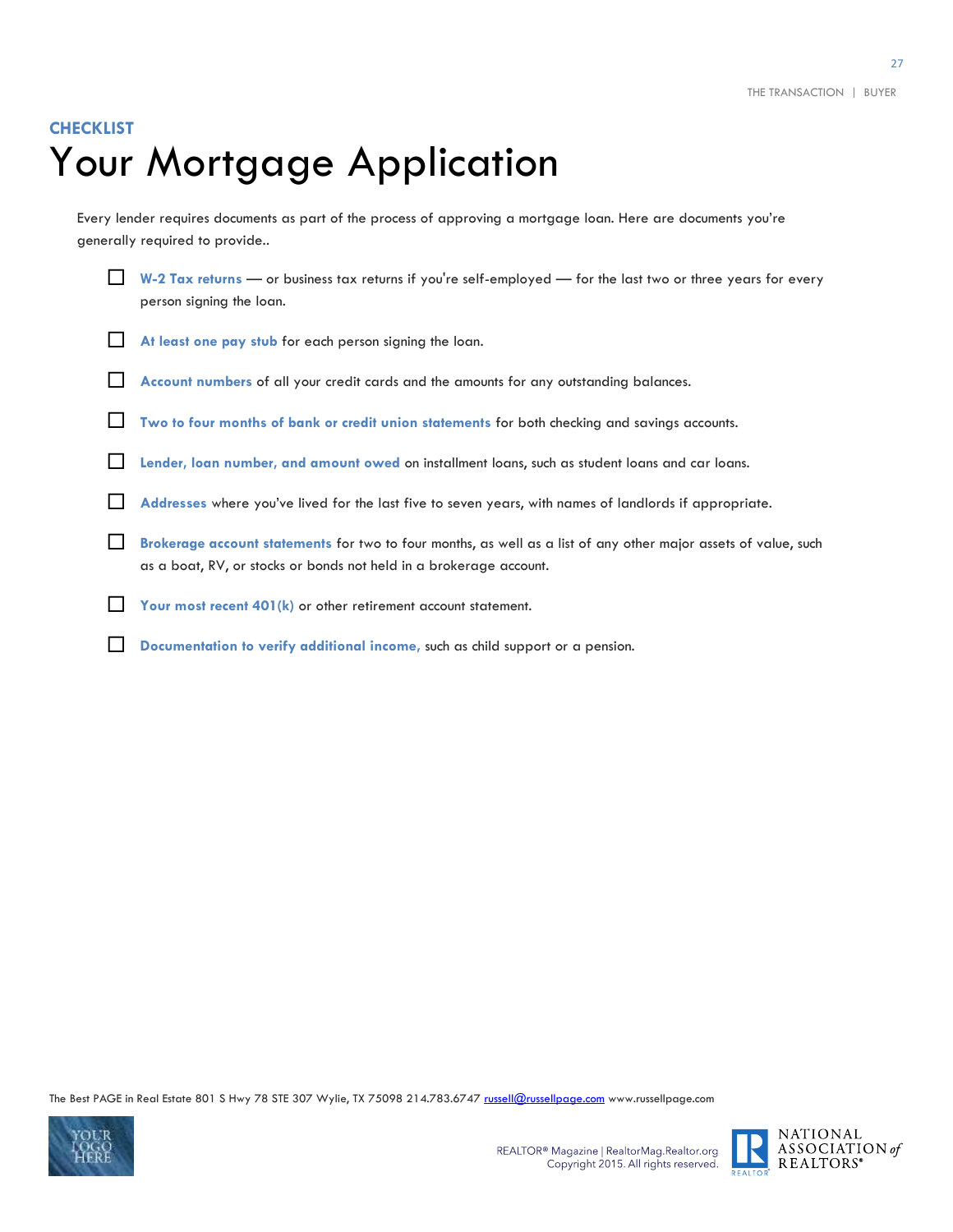### **QUESTIONS TO ASK** Before Making a Short Sale Offer

If a home is being sold for less than what the current owner owes on the property—and the seller does not have other funds to make up the difference at closing—the sale is considered a **short sale**.

A short sale is different from a foreclosure, which is when the seller's lender has taken title of the home and is selling it directly. Home owners often try to accomplish a short sale in order to avoid foreclosure. But a short sale holds many potential pitfalls for buyers. Answering these questions will help you determine if a short sale is a good fit for you.

#### **Are you very patient?**

Even after you come to agreement with the seller to buy a short-sale property, the seller's lender (or lenders, if there is more than one mortgage) still has to approve the sale. When there is only one mortgage, lender approval typically takes about two months. If there is more than one mortgage with different lenders, it can take four months or longer. If you make an offer tremendously lower than the fair market value of the home, the lender could make a counteroffer, which will lengthen the process.

#### **Is your financing in order?**

Lenders like cash offers. But even if you can't pay cash, it's important to show you're well qualified. If you're preapproved, have a large down payment, and can close at any time, your offer will be viewed more favorably than that of a buyer whose financing is less secure.

#### **Do you have any contingencies?**

Lenders like flexible terms. If you must sell a home before you can close, or you need to be in your new home by a certain time, a short sale may not be for you. Also, you will most likely be asked to take the property "as is." Lenders are already taking a loss on the property and may not agree to requests for repair credits.

#### **Can you take rejection?**

Even when a lender approves a short sale, it could require that the sellers sign a promissory note to repay the deficient amount of the loan, which may not be acceptable to some financially strapped sellers. Lenders also can change any of the terms of the contract that you've already negotiated, which may not be agreeable to you.



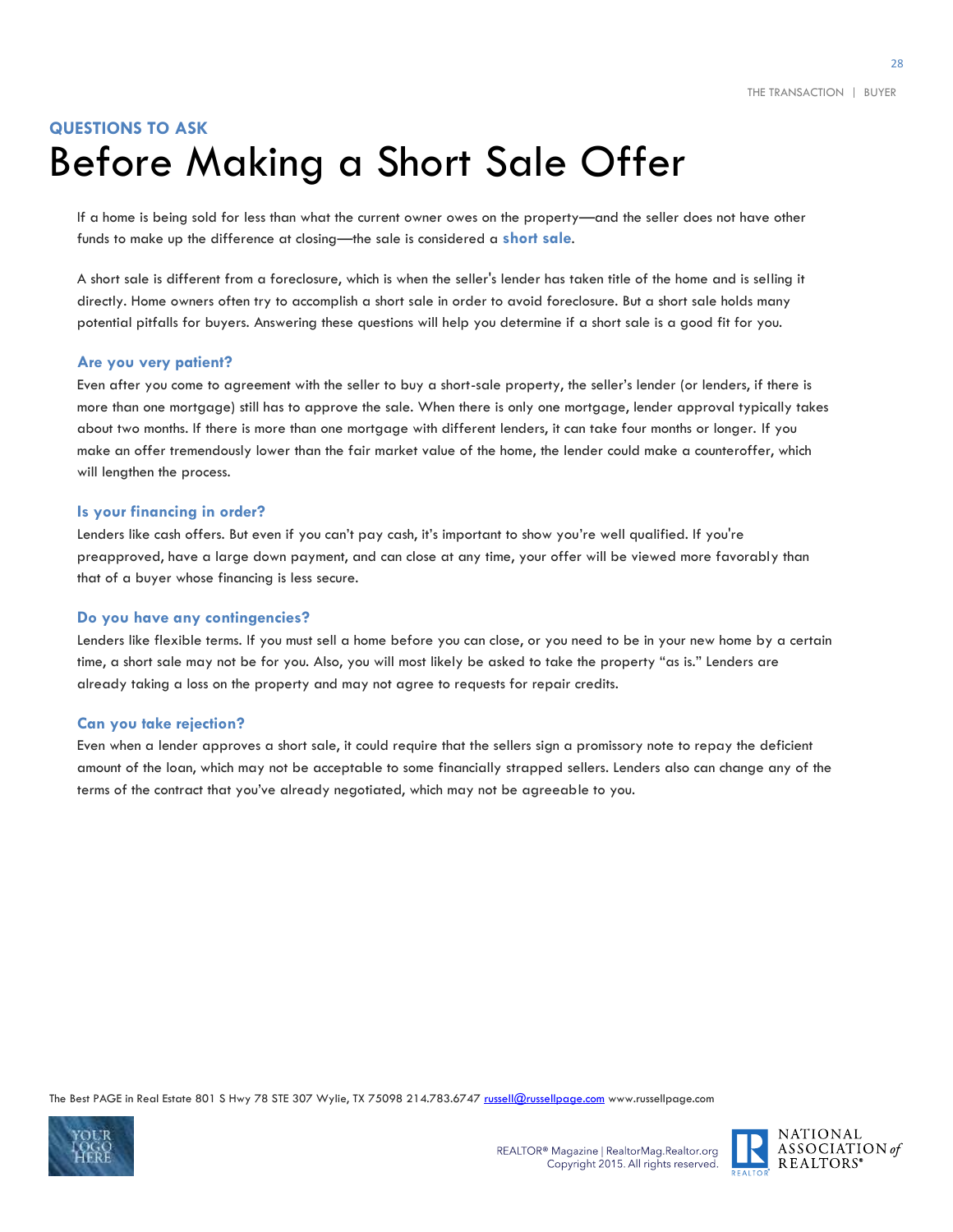### **CHECKLIST** Your Short Sale Purchase Team

If you're serious about purchasing a short-sale property, it's important for you to have expert assistance. Here are some people you'll want by your side:



 **Experienced real estate attorney.** A real estate attorney who's knowledgeable about the short-sale process will increase your chances getting an approved contract. The attorney will also be indispensible if you want any provisions or specialized language written into the purchase contract.

**Qualified real estate professional.** You may have close friends or relatives in real estate, but they aren't truly knowledgeable about short sales, they may hurt your chances of a successful closing. Interview a few practitioners and ask them how many buyers they've represented in a short sale and, of those, how many have successfully closed. A qualified real estate professional will help you find short-sale listings, negotiate the purchase, and have smooth communications with the lender. You might also seek out pros who have the Short Sales and Foreclosure Resource (SFR®) certification, which generally identifies REALTORS® who have learned the skills needed to help buyers and sellers of distressed properties.

Title officer. It's a good idea to have a title officer do an initial title search on a short-sale property to examine all the liens attached to the property. If there are multiple lien holders (second or third mortgage/lines of credit, real estate tax lien, mechanic's lien, homeowners association lien, etc.), it's much tougher to get the contract to the closing table. Any of the lien holders could put a kink in the process even after you've waited months for lender approval. If you don't know a title officer, your real estate attorney or real estate professional should be able to recommend a few.

*The risks of a short sale are considerable. But if you have the time, patience, and iron will to see it through, a short sale can be a win-win for you and the sellers.*



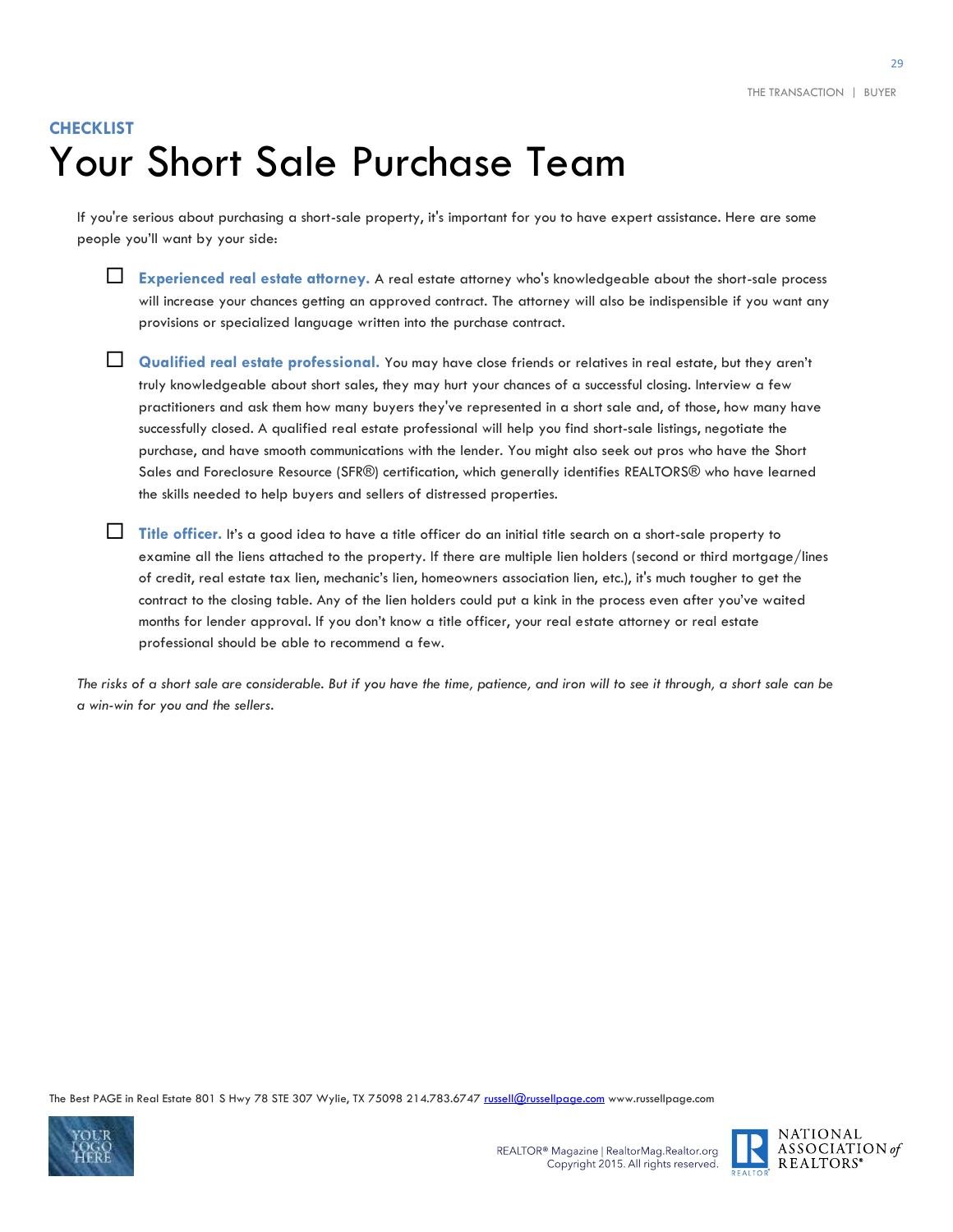### **HOW TO**  Buy in a Tight Market

Increase your chances of getting your dream house in a competitive housing market.

#### **Get prequalified for a mortgage.**

You'll be able to make a firm commitment to buy and your offer will be more desirable to the seller.

#### **Stay in close contact with your real estate agent.**

Your agent will be on the lookout for the newest listings that meet your criteria. Be ready to see a house as soon as it goes on the market — if it's a great home, it will go fast.

#### **Scout out new listings yourself.**

Browse sources such as realtor.com and local real estate listing sites. Set up alerts for the neighborhoods and characteristics you're looking for. Drive through your target neighborhoods, and if you see a home you like for-sale, send the address and listing agent's name to your agent, who can schedule a showing for you.

#### **Be ready to make a decision.**

Spend plenty of time in advance deciding what you can afford and must have in a home so you won't hesitate when you have the chance to make an offer.

#### **Bid competitively.**

Your first inclination may be to start out offering something less than the absolute highest price you can afford, but if you go too low in a tight market, you will likely lose out.

#### **Keep contingencies to a minimum.**

Restrictions such as needing to sell your home before you move can make your offer unappealing. Remember that, if the market is tight, you'll probably be able to sell your house rapidly. You can also talk to your lender about getting a bridge loan to cover both mortgages for a short period.

#### **But don't get caught in a buying frenzy.**

Just because there's competition for a home doesn't mean you should buy it. And even though you want to make your offer attractive, don't neglect inspections that help ensure the house is a sound investment.



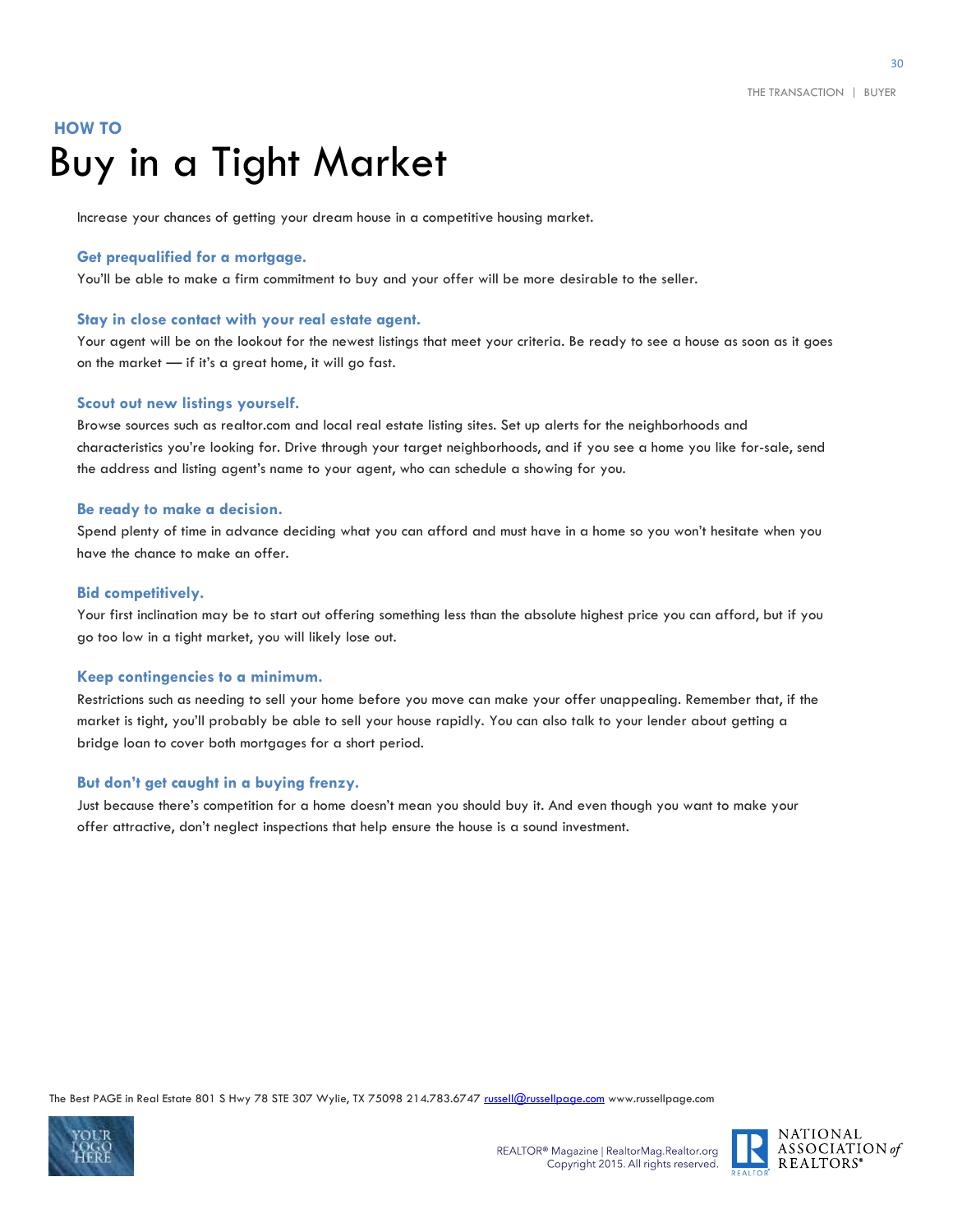### **WHAT TO KNOW**  About Homeowners Insurance

A homeowners insurance policy will protect you against certain losses and damage to your new home and is generally required by lenders prior to closing. Some lenders will collect the money you owe for homeowners insurance as part of your monthly mortgage payment and place it in an escrow account, paying the insurer on your behalf when the bill is due.

#### **Coverage exclusions:**

Most insurance policies do not cover flood or earthquake damage as a standard item. You may need to buy these types of coverage separately.

#### **Dollar limitations on claims:**

Even if you are covered for a risk, there may be a limit on how much the insurer will pay. For example, many policies limit the amount paid for stolen jewelry unless items are insured separately.

#### **Replacement cost:**

If your home is destroyed, you'll receive money to replace it only to the maximum of your coverage, so be sure your insurance is sufficient. This means that if your home is insured for \$150,000 and it costs \$180,000 to replace it, you'll still receive only \$150,000.

#### **Actual cash value:**

If you choose not to replace your home when it's destroyed, you'll receive replacement cost minus the depreciation. This is what's referred to as actual cash value.

#### **Your liability:**

Generally, your homeowner's insurance covers your liability for accidents that happen to other people on your property, including medical care, court costs, and awards by the court. However, there is usually an upper limit to the amount of coverage provided. Be sure that amount is sufficient, especially if you have significant assets.



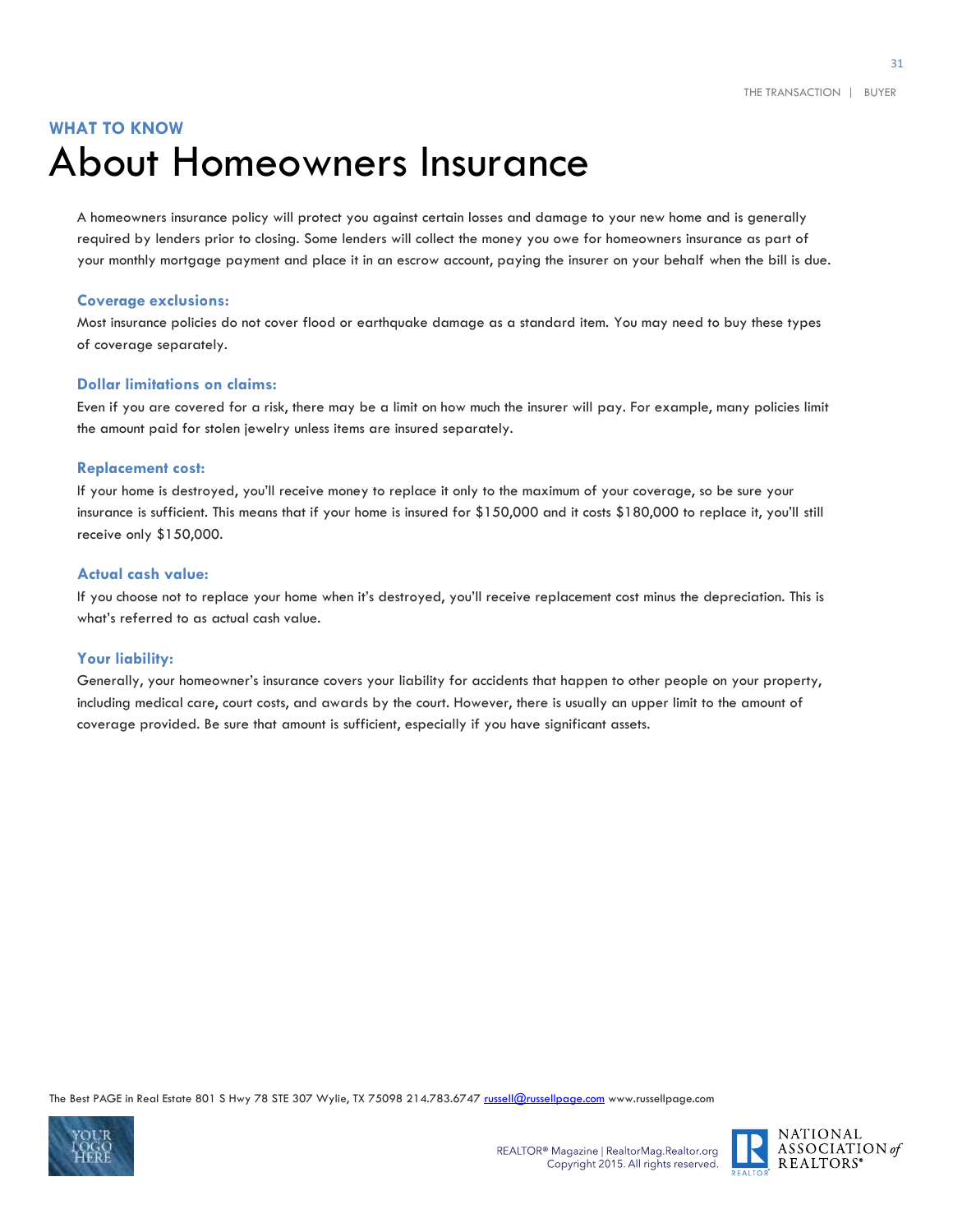### **HOW TO** Lower Homeowners Insurance Costs

The first step is to shop around; quotes on the same home can vary significantly from company to company.

#### **Review the Comprehensive Loss Underwriting Exchange report.**

CLUE reports detail the property's claims history for the last five years, which insurers may use to deny coverage. Make the sale contingent on a home inspection to ensure that problems identified in the CLUE report have been resolved.

#### **Seek insurance coverage as soon as your offer is approved.**

You must obtain insurance in order to buy your home. And you don't want to find out at closing time that the insurer has denied you coverage.

#### **Maintain good credit.**

Insurers often use credit-based insurance scores to determine premiums.

#### **Buy your homeowner's and auto policies from the same company.**

Companies will often offer a bundling discount. But make sure the discount really yields the lowest price.

#### **Raise your deductible.**

If you can afford to pay more toward a loss that occurs, your premiums will be lower. Also, avoid making claims for losses of less than \$1,000.

#### **Ask about other discounts.**

For example, retirees who tend to be home more than full-time workers may qualify for a discount on theft insurance. You also may be able to obtain discounts for having smoke detectors, a security system, and high-quality locks.

#### **Seek group discounts.**

If you belong to any associations or alumni organizations, check to see if they offer deals on coverage.

#### **Conduct an annual review.**

Take a look at your policy limits and the value of your home and possessions every year. Some items depreciate and may not need as much coverage.

#### **Investigate a government-backed insurance plan.**

In some high-risk areas, the federal or state government may back plans to lower rates. Ask your agent what's available.

#### **Insure your house for the correct amount.**

Remember, you're covering replacement cost, not market value.



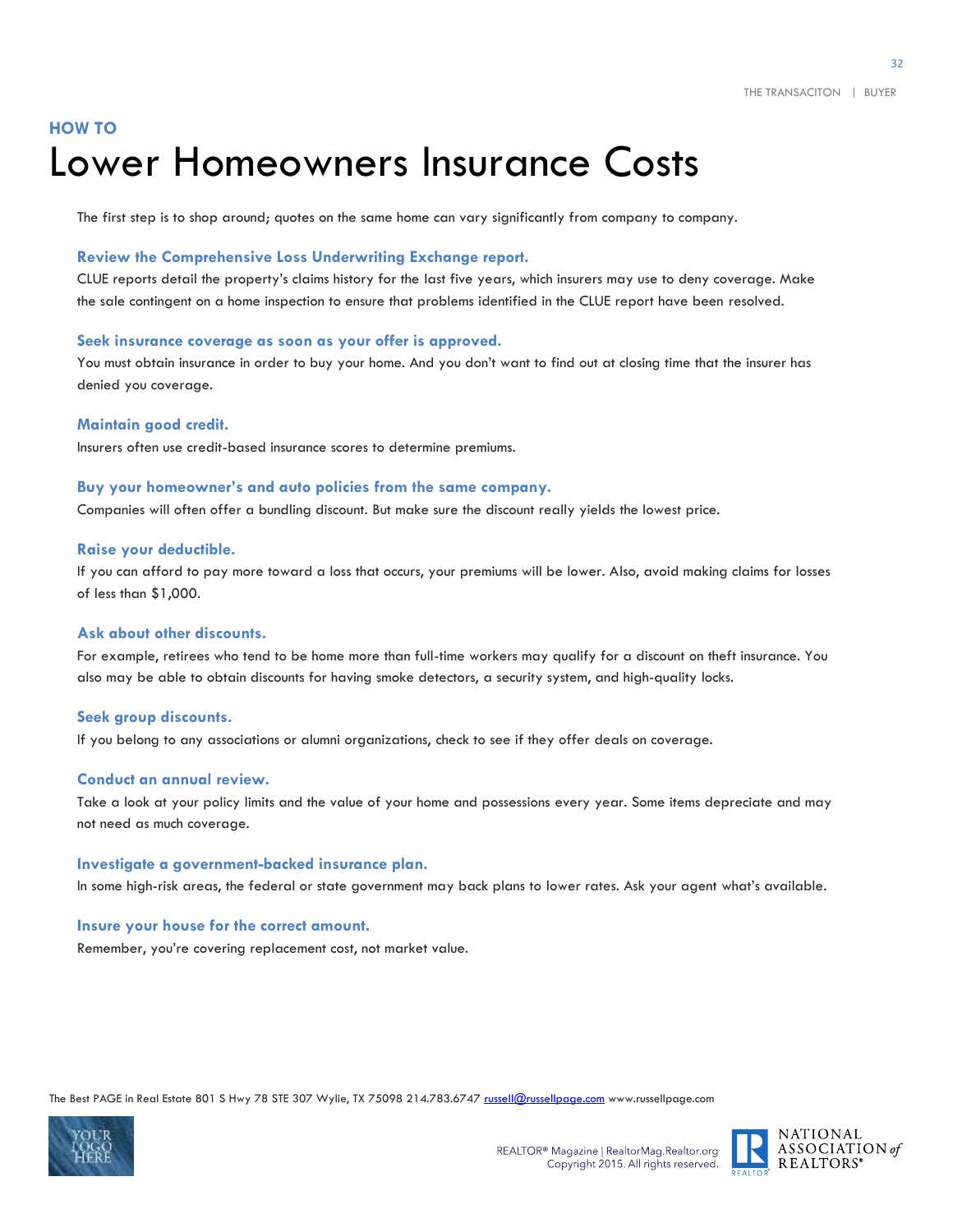### **WHAT TO KNOW** About Title Insurance

Title insurance protects your ownership right to your home, both from fraudulent claims against your ownership and from mistakes made in earlier sales, such as misspellings of a person's name or an inaccurate description of the property. In some states it is customary for the seller to purchase the policy on your behalf.

#### **Your mortgage lender will require it.**

Title insurance protects the lender (and the secondary markets to which they sell loans) from defects in the title to your home—which could include mistakes made in the local property office, forged documents, and claims from unknown parties. It ensures the validity and enforceability of the mortgage document. The amount of the policy is equal to the amount of your mortgage at its inception. The fee is typically a one-time payment rolled into closing costs.

#### **There are two different policies to consider purchasing.**

The first policy, the one your lender will require, protects the lenders investment. You may also purchase an owner's policy that provides coverage up to the purchase price of the home you are buying.

#### **You have the right to choose your provider.**

You can shop around for a lower insurance premium rate at a wide variety of sites online. You should first request quotes from a few companies and then reach out and speak to them. Ask about hidden fees and charges that could make one quote seem more attractive than another. Also, find out if you're eligible for any discounts. Discounts are sometimes available if the home has been bought within only a few years since the last purchase as not as much work is required to check the title. You can also ask your lender or real estate professional for advice or help with getting quotes. Make sure the title insurance company you choose has a favorable Financial Stability Rating with Demotech Inc.

#### **Even new construction needs coverage.**

Even if your home is brand-new, the land isn't. There may be claims to the land or liens that were placed during construction that could negatively impact your title.





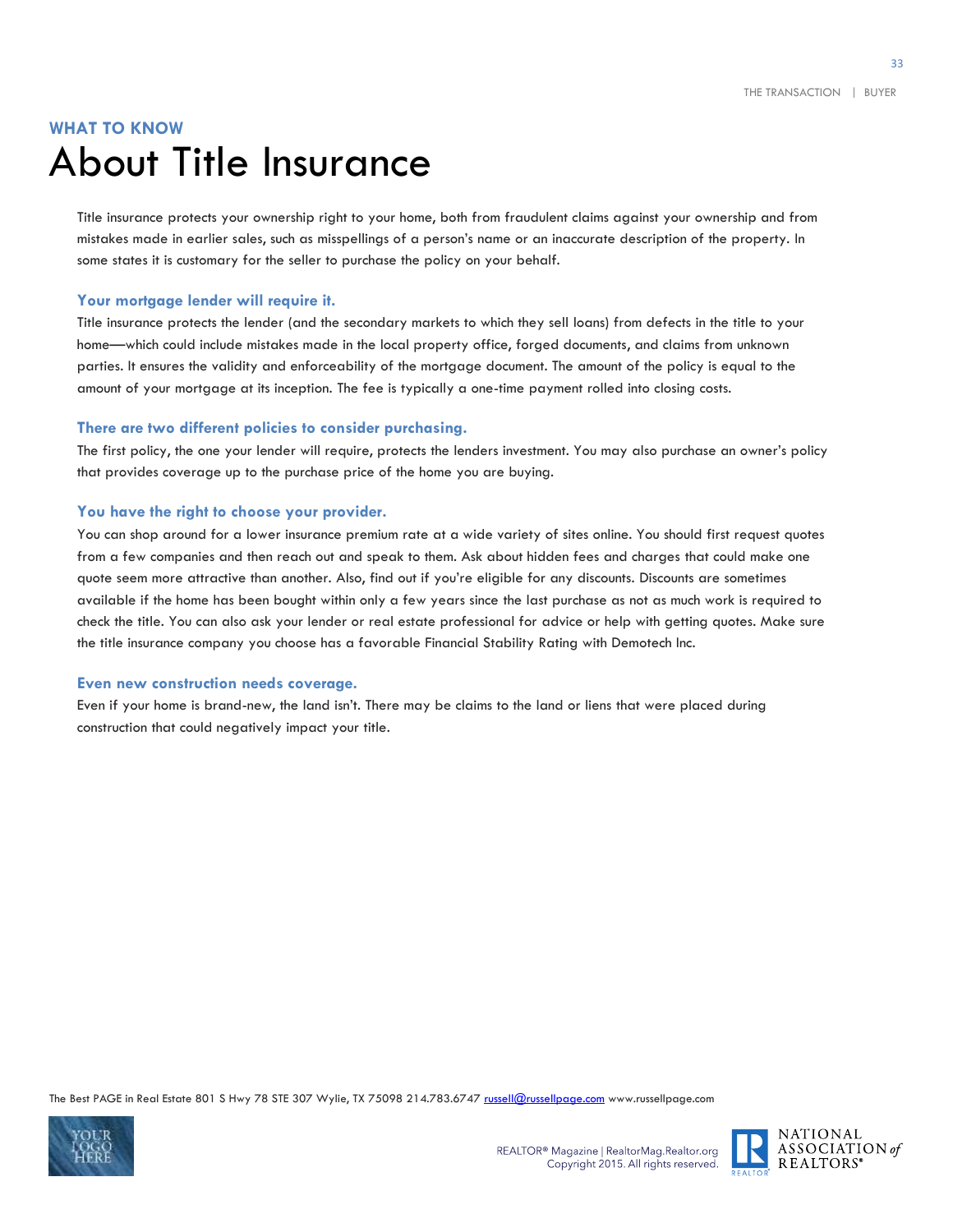### **WORKSHEET** Track Closing Costs

Be prepared and know who's responsible for the variety of fees and expenses at the closing table.

|                                              | <b>BUYER COST</b> | <b>SELLER COST</b> | <b>OTHER</b> |
|----------------------------------------------|-------------------|--------------------|--------------|
| Down payment                                 |                   |                    |              |
| Loan origination                             |                   |                    |              |
| Points paid to receive a lower interest rate |                   |                    |              |
| Home inspection                              |                   |                    |              |
| Appraisal                                    |                   |                    |              |
| Credit report                                |                   |                    |              |
| Mortgage insurance premium                   |                   |                    |              |
| Escrow for homeowner's insurance             |                   |                    |              |
| (if paid as part of the mortgage*)           |                   |                    |              |
| Property tax escrow                          |                   |                    |              |
| (if paid as part of the mortgage*)           |                   |                    |              |
| Deed recording                               |                   |                    |              |
| Title insurance policy premiums              |                   |                    |              |
| Land survey                                  |                   |                    |              |
| Notary fees                                  |                   |                    |              |
| Home Warranty                                |                   |                    |              |
| Proration** for your share of costs          |                   |                    |              |
| (such as utility bills and property taxes)   |                   |                    |              |

\*Lenders keep funds for taxes and insurance in escrow accounts as they are paid with the mortgage, then pay the insurance or taxes for you.

\*\* Because such costs are usually paid on either a monthly or a yearly basis, you might have to pay a bill for services used by the sellers before they moved. Proration is a way to even out bills sellers may have paid in advance, or that you may later pay for services they used.



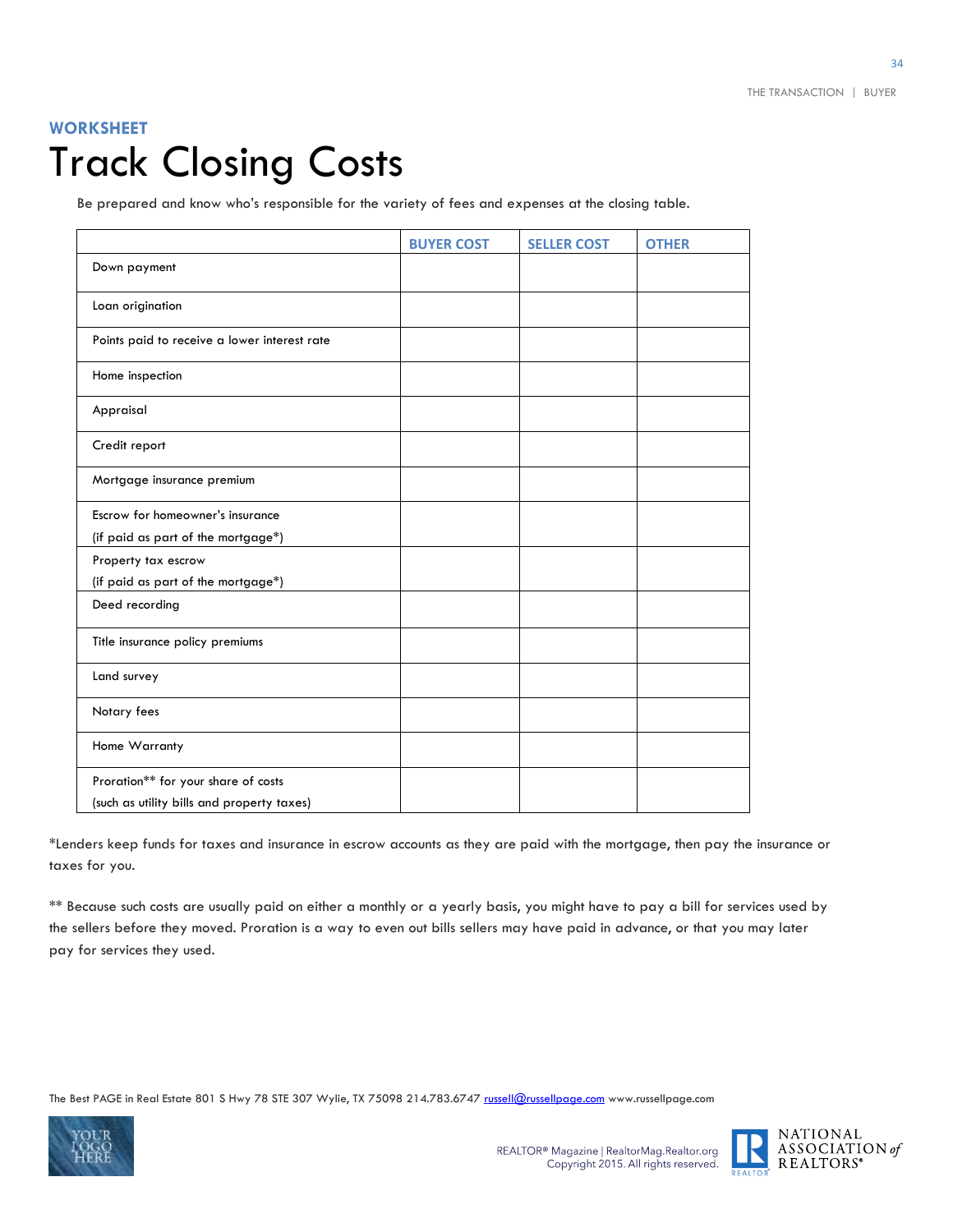### **VOCABULARY** Transaction Documents

When you walk away from the closing table with a big stack of papers, know what to file away for future reference.

#### **Loan estimate**

Your lender is required to provide you with this three-page document within three business days of receiving your loan application. It will show estimates for your interest rate, monthly payment, closing costs, taxes, and insurance. You'll also learn how your interest rate and payments could change in the future, and whether you'll incur penalties for paying off the loan early (called "prepayment penalty") or increases to the mortgage loan balance even if payments are made on time (known as "negative amortization").

#### **Closing disclosure**

Your lender is required to send this five-page form—which includes final loan terms, projected monthly payments, and closing costs—three business days before your closing. This window gives you time to compare the final terms to those in the Loan Estimate (see above), and to ask the lender any questions before the transaction is finalized.

#### **Mortgage and note**

These spell out the legal terms of your mortgage obligation and the agreed-upon repayment terms.

#### **Deed**

This document officially transfers ownership of the property. In a cash deal, it goes to you, but otherwise you won't get the deed until you pay off the mortgage.

#### **Affidavits**

These are binding statements by either party. For example, the sellers will often sign an affidavit stating that they haven't incurred any liens on the property.

#### **Riders**

This word describes any amendments to the sales contract that affect your rights. For example, the sellers may arrange to retain occupancy for a specified period after closing but agree to pay rent to the buyers during that period.

#### **Insurance policies**

These documents provide a record and proof of your coverage, be they insuring the title or the property itself. Homeowners insurance documents will generally be your responsibility, while proof of title insurance will be given to you at the closing table.



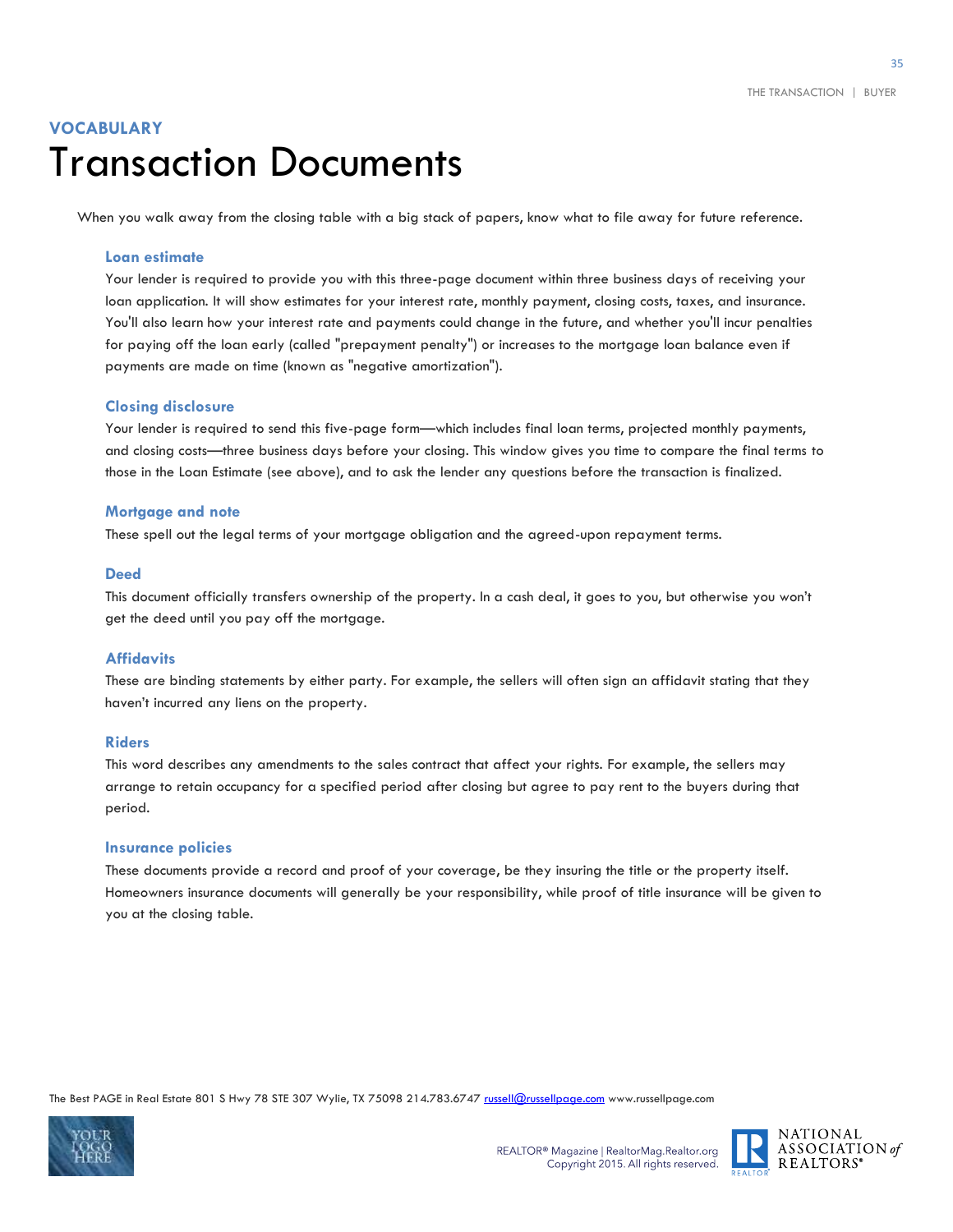### **CHECKLIST** Your Final Walk-Through

Closing time is hectic, but you should always make time for a final walk-through to make sure that your home is in the same condition you expected it would be. Here's a detailed list of what to check for on your final walk-through.

- Basement, attic, and every room, closet, and crawl space have been checked.
- Requested repairs have been made.
- Copies of paid bills and warranties are in hand.
- No major, unexpected changes have been made to the property since last viewed.
- All items included in the sale price—draperies, lighting fixtures, etc.—are still on site.
- Screens and storm windows are in place or stored onsite.
- All appliances are operating (dishwasher, washer/dryer, oven, etc.).
- Intercom, doorbell, and alarm are operational.
- $\Box$  Hot water heater is working.
- Heating and air conditioning systems are working.
- No plants or shrubs have been removed from the yard.
- Garage door opener and other remotes are available.
- Instruction books and warranties on appliances and fixtures are available.
- All debris and personal items of the sellers have been removed.



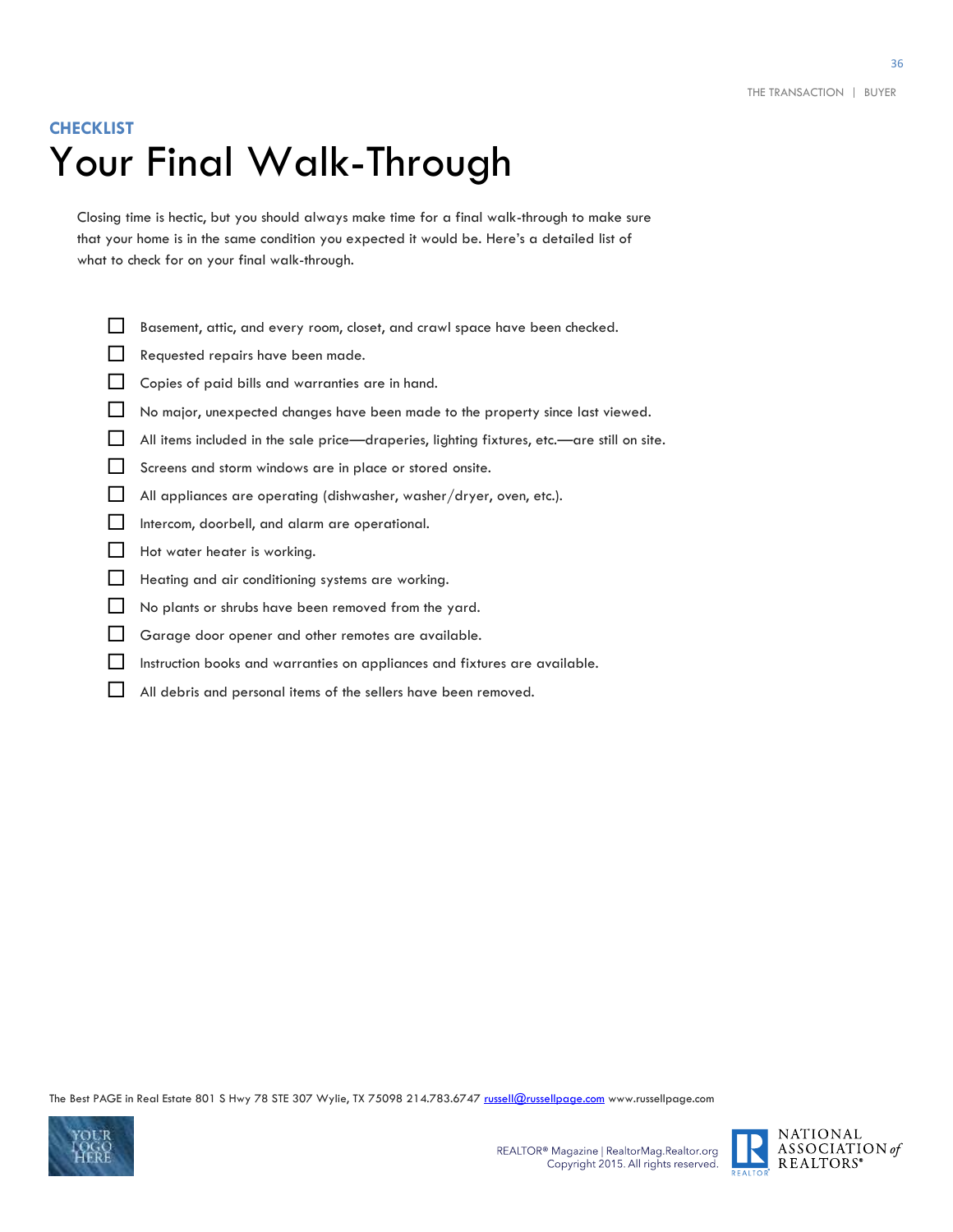#### **CHECKLIST**

## Prepare for Your Move

 **Update your mailing address** at usps.com or fill out a change-of-address form at your local post office. **Change your address with important service providers,** such as your bank(s), credit companies, magazine subscriptions, and others. **Create a list of people who will need your new address.** Whether you plan on sending formal change-of-address notices in the mail or just e-mailing the family members, friends, and colleagues who should be informed, a list will ensure no one gets left out. **Contact utility companies.**  Make sure they're aware of your move date, and arrange for service at your new home if the service provider will remain the same. **Check insurance coverage.** The insurance your moving company provides will generally only cover the items they transport for you. Ensure you have coverage for any items you'll be moving yourself. **Unplug, disassemble, and clean out appliances.** This will make them easier to pack, move, and plug in at your new place. **Check with the condo board or HOA** about any restrictions on using the elevator or particular exits or entrances for moving, if applicable **Pack an "Open First" box.** Include items you'll need most, such as toilet paper, soap, trash bags, chargers, box cutters, scissors, hammer, screwdriver, pens and paper, cups and plates, water, snacks, towels, and basic toiletries. **If you're moving a long distance: Obtain copies of important records** from your doctor, dentist, pharmacy, veterinarian, and children's schools. **E-mail a copy of your driving route** to a family member or friend. **Empty your safe deposit box.**



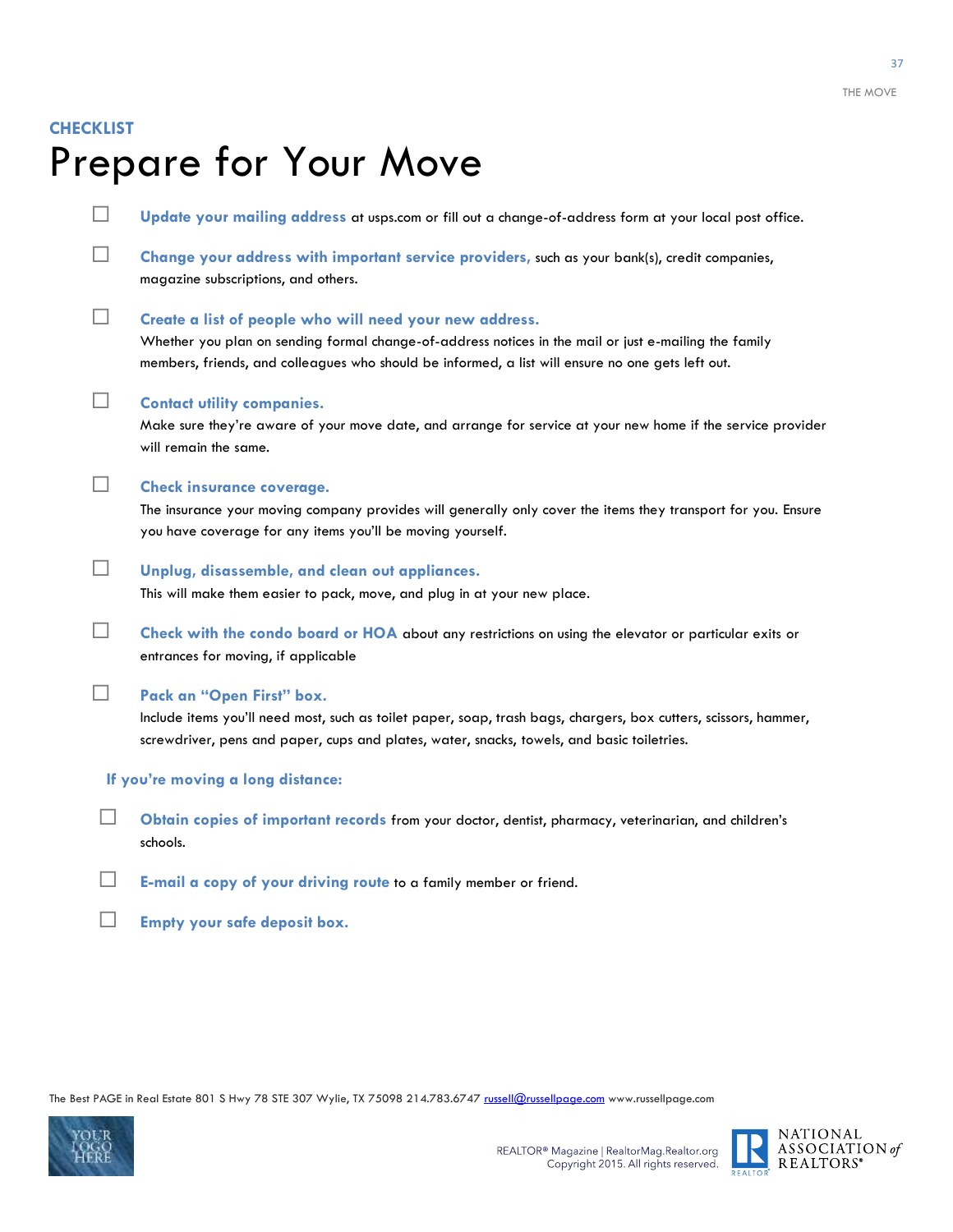### **HOW TO** Pack Like a Pro

**Plan ahead.** Develop a master to-do list so you won't forget something critical heading into moving day. This will also help you create an estimate of moving time and costs.

**Discard items you no longer want or need.** Ask yourself how frequently you use an item and how you'd feel if you no longer had it. Sort unwanted items into "garage sale," "donate," and "recycle" piles.

**Pack similar items together.** It will make your life easier when it's time to unpack.

**Decide what you want to move on your own.** Precious items such as family photos, valuable breakables, or musthaves during the move should probably stay with you. Pack a moving day bag with a small first-aid kit, snacks, and other items you may need before unpacking your "Open First" box.

**Know what your movers will take.** Many movers won't take plants or liquids. Check with them about other items so you can plan to pack them yourself.

**Put heavy items in small boxes.** Try to keep the weight of each box under 50 pounds.

**Don't overpack boxes.** It increases the likelihood that items inside the box will break.

**Wrap fragile items separately.** Pad bottoms and sides of boxes and, if necessary, purchase bubble-wrap or other packing materials from moving stores. Secure plants in boxes with air holes.

**Label every box on all sides.** You never know how they'll be stacked. Also, use color-coded labels to indicate which room each box should go in, coordinating with a color-coded floor plan for the movers.

**Keep moving documents together in a file, either in your moving day bag or online.** Include vital contact information, the driver's name, the van's license plate, and the company's number.

**Print out a map and directions for movers and helpers.** Make several copies, and highlight the route. Include your cell phone number on the map.

**Back up computer files on the cloud.** Alternatively, you can keep a physical backup on an external hard drive  $of **finite**$ 

**Inspect each box and piece of furniture as soon as it arrives.** Ahead of time, ensure your moving company has a relatively painless process for reporting damages.



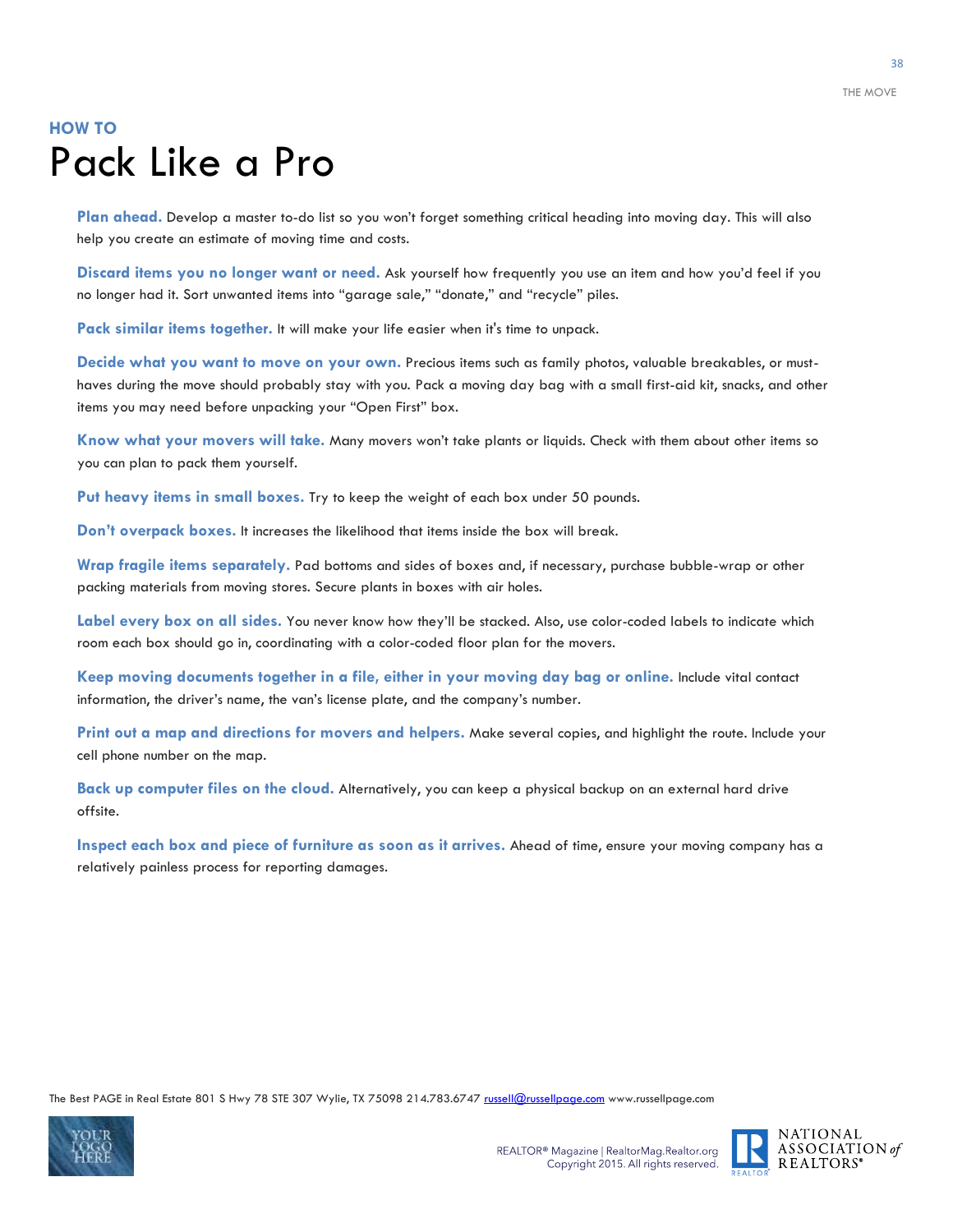### **HOW TO** Move With Pets

#### **Update your pet's tag with your new address.**

Make sure your pet's collar is sturdy and correctly sized. The tag should also include your mobile number and e-mail address so that you can be reached during the move.

#### **Request veterinary records.**

Ask your current vet to send your pet's medical history directly to the new vet. Have their contact information handy in case of emergency or if the new vet has questions.

#### **Keep a week's worth of food and medication with you.**

You may want to ask for an extra prescription refill before you move. Take the same precaution with special therapeutic foods.

#### **Seclude them from chaos.**

Keep your pet in a safe, quiet room on moving day with a clear sign posted on the door. There are many light, collapsible travel crates available, but ensure it is well ventilated and sturdy enough for stress-chewers. Also, introduce your pet to the crate before the trip.

#### **Prepare a pet first aid kit.**

Include your vet's phone number, gauze to wrap wounds or to muzzle your pet, adhesive tape for use on bandages, nonstick bandages, towels, cotton swabs, antibiotic ointment (without pain relief medication), and 3% hydrogen peroxide.

#### **Play it safe in the car.**

Use a crate or carrier in the car, securing it with a seat belt. Never leave your pet in the bed of a truck, the storage area of a moving van, or alone in a parked vehicle. If you're staying overnight, find pet-friendly lodging beforehand and have kitty litter or plastic bags on hand.

#### **Get ready for takeoff.**

When traveling by air, check with the airline about pet requirements or restrictions and whether you must purchase a special airline crate that fits under the seat in front of you.

#### **Prep your new home.**

Set up one room with everything your pet will need: food, water, medications, bed, litter box, scratch post, and toys. Keep windows and doors closed when your pet is unsupervised, and beware of small spaces where nervous pets may hide. If your old home is nearby, give the new home owners or neighbors your phone number and a photo of your pet, in case your pet tries to return.

#### **Learn about local health concerns and laws in your new area.**

If you're moving to a new country, contact the Agriculture Department or embassy of the country to obtain specific information on special documents, quarantine, or costs related to bringing your pet into the country.